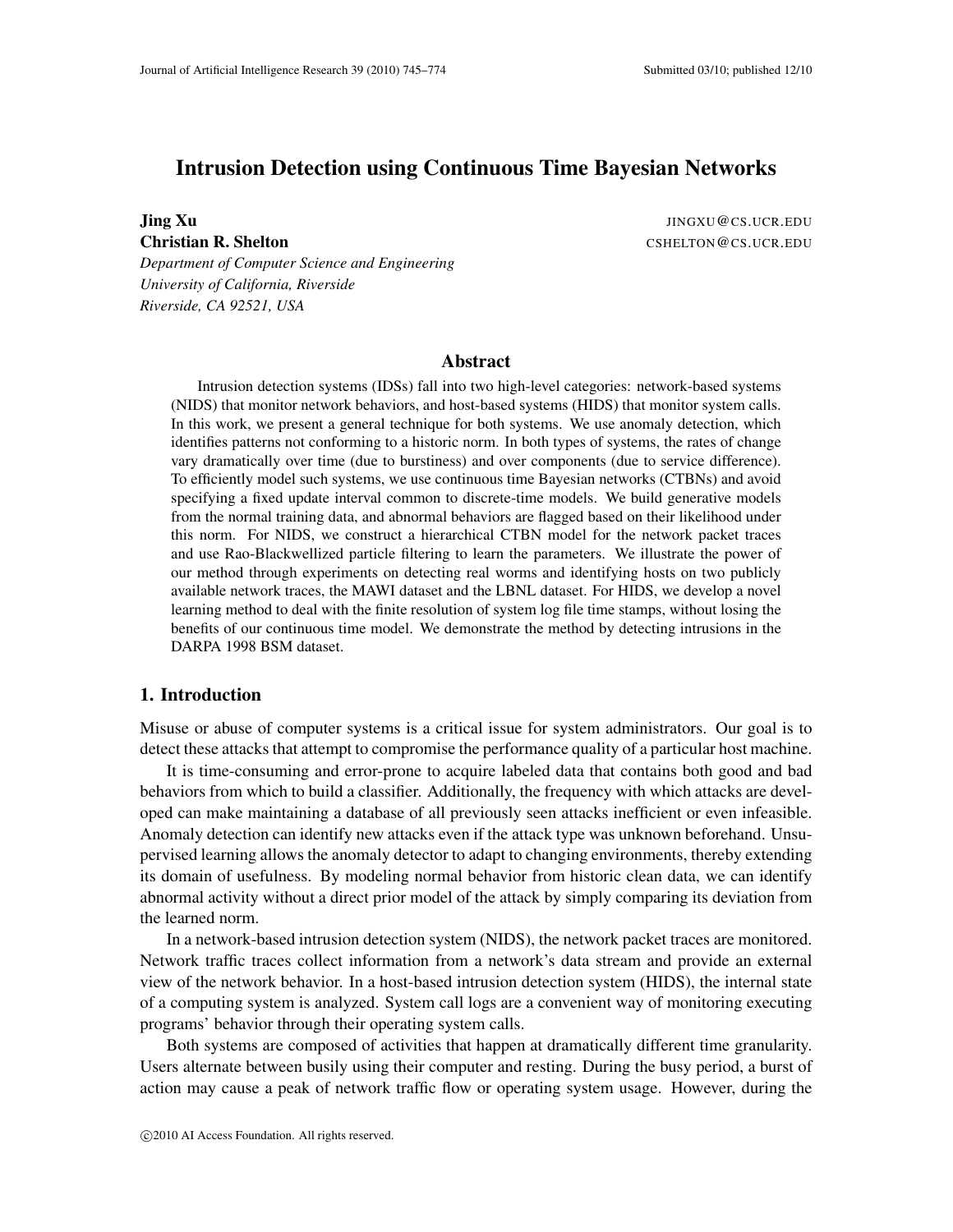#### XU & SHELTON

resting period, the computer just maintains its regular running pattern, and network or system activities are much less intense, *e.g.* automatically checking email every few minutes. Even within each of these global modes there are variations. Therefore, a dynamic model that requires discretizing the time is not efficient. We develop intrusion detection techniques using continuous time Bayesian networks (CTBNs) (Nodelman, Shelton, & Koller, 2002) for both data types. Although the two data are of completely different formats and semantic meaning, we demonstrate the flexibility of a continuous time generative model (such as a CTBN) to describe either.

Our first effort is to detect anomalies from network traffic traces (NIDS). Abnormal traffic must differ in some way from the normal traffic patterns. While this difference may be very subtle and difficult to detect, the more subtle the attack, the longer the attack will take and the more it will stress the patience of the attacker. Looking at summarized information like flow statistics is not helpful, especially for stealthy worms which can mingle well with normal traffic by sacrificing their spreading speed and scale. We, therefore, feel that looking for abnormalities in the detailed network traffic flow level is a utile method for finding attacks. A network flow for a given host machine is a sequence of continuous-time asynchronous events. Furthermore, these events form a complex structured system, where statistical dependencies relate network activities like packet emissions and connections. We employ CTBNs to reason about these structured stochastic network processes.

Our CTBN model contains a number of observed network events (packet emissions and concurrent port connections changes). To allow our model to be more descriptive, we also add latent variables that tie the activity variables together. Exact inference in this method is no longer feasible. Therefore, we use Rao-Blackwellized particle filtering (RBPF) to estimate the parameters.

Our second effort is to detect intrusions using system call logs (HIDS). A system log file contains an ordered list of calls made to a computer's operating system by an executing program. We focus on analyzing the ordering and the context of the sequence, rather than simply counting the overall statistics. A CTBN is a natural way of modeling such sequential data. Because of the finite resolution of computer clock, all the system calls issued within a clock tick are assigned a same time stamp. Therefore the data stream consists of long periods of time with no activity, followed by sequences of calls in which the order is correctly recorded, but the exact timing information is lost. This poses a new challenge for CTBN reasoning. We present here a learning method for such type of data without resorting to time discretization.

We validate our NIDS technique on the MAWI dataset and the LBNL dataset, and our HIDS technique on the DARPA 1998 BSM dataset. Both applications give good results when compared with other method.

In Section 2 we discuss the related work in intrusion detection. In Section 3 we review continuoustime Markov processes and continuous time Bayesian networks. In Section 4 we describe the CTBN model and the RBPF inference algorithms for the NIDS problem. In Section 5 we describe the CTBN model and the parameter estimation algorithm for HIDS, including how to deal with imprecise timing measurements. In Section 6 we show our experimental results for both of the applications.

## 2. Related Work

Much of the previous work in intrusion detection focuses on one area only — either detecting the network traffic or mining the system call logs. The work of Eskin, Arnold, Prerau, Portnoy, and Stolfo (2002) is similar to our approach in that they apply their method to both of these kinds of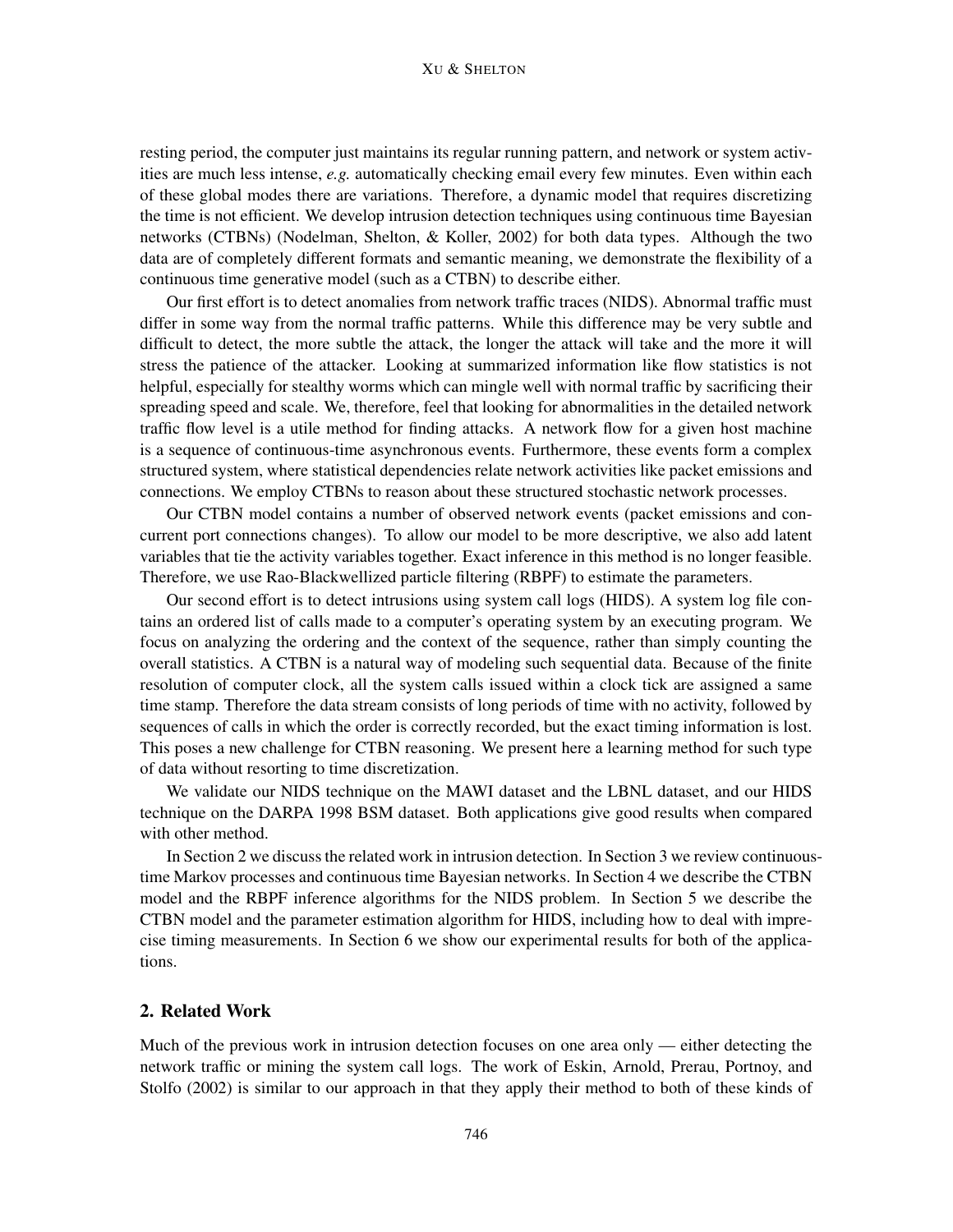data. They map data elements to a feature space and detect anomalies by determining which points lie in sparse regions using cluster-based estimation, K-nearest neighbors and one-class SVM. They use a data-dependent normalization feature map for network traffic data and a spectrum kernel for system call traces.

#### 2.1 NIDS

For network traffic data, we build upon our previous work (Xu & Shelton, 2008). There we made the assumption that network activities are independent across different ports. This allowed us to factorize the model into port-level submodels and standard exact inference techniques could be used for parameter learning. In this paper, we remove this restriction. There is no application-specific reason that traffic should be independent by ports. By tying the traffic together, our model describes more complicated structural dependencies among variables. We derive a Rao-Blackwellized particle filtering algorithm to estimate the parameters for our model. Our work also differs in that we are not only interested in the intrusion detection problem, but host identity recognition as well.

As a signature-based detection algorithm, we share many of the assumptions of Karagiannis, Papagiannaki, and Faloutsos (2005). In particular, we also assume that we do not have access to the internals of the machines on the networks, which rules out methods like those of Malan and Smith (2005), Cha (2005), Qin and Lee (2004), and Eskin et al. (2002). However, we differ in that our approach does not rely on preset values, require human intervention and interpretation, nor assume that we have access to network-wide traffic information. Network-wide data and human intervention have advantages, but they can also lead to difficulties (data collation in the face of an attack and increased human effort), so we chose to leave them out of our solution.

Many learning, or adaptive, methods have been proposed for network data. Some of these for example, those of Zuev and Moore (2005) and Soule, Salamatian, Taft, Emilion, and Papagiannali (2004) — approach the problem as a classification task which requires labeled data. Dewaele, Fukuda, and Borgnat (2007) profile the statistical characteristics of anomalies by using random projection techniques (sketches) to reduce the data dimensionality and a multi-resolution non-Gaussian marginal distribution to extract anomalies at different aggregation levels. The goal of such papers is usually not to detect attacks but rather to classify non-attacks by traffic type; if applied to attack detection, they would risk missing new types of attacks. Furthermore, they frequently treat each network activity separately, instead of considering their temporal context.

Lakhina, Crovella, and Diot (2005) has a nice summary of adaptive (or statistical) methods that look at anomaly detection (instead of classification). They use an entropy-based method for the entire network traffic. Many of the other methods, such as that of Ye, Emran, Chen, and Vilbert (2002), use either statistical tests or subspace methods that assume the features of the connections or packets are distributed normally. Rieck and Laskov (2007) model the language features like n-grams and words from connection payloads. Xu, Zhang, and Bhattacharyya (2005) also use unsupervised methods, but they concentrate on clustering traffic across a whole network. Similarly, Soule, Salamatian, and Taft (2005) build an anomaly detector based on Markov models, but it is for the network traffic patterns as a whole and does not function at the host level.

The work of Soule et al. (2004) is very similar in statistical flavor to our work. They also fit a distribution (in their case, a histogram modeled as a Dirichlet distribution) to network data. However, they model flow-level statistics, whereas we work at the level of individual connections. Additionally, they are attempting network-wide clustering of flows instead of anomaly detection.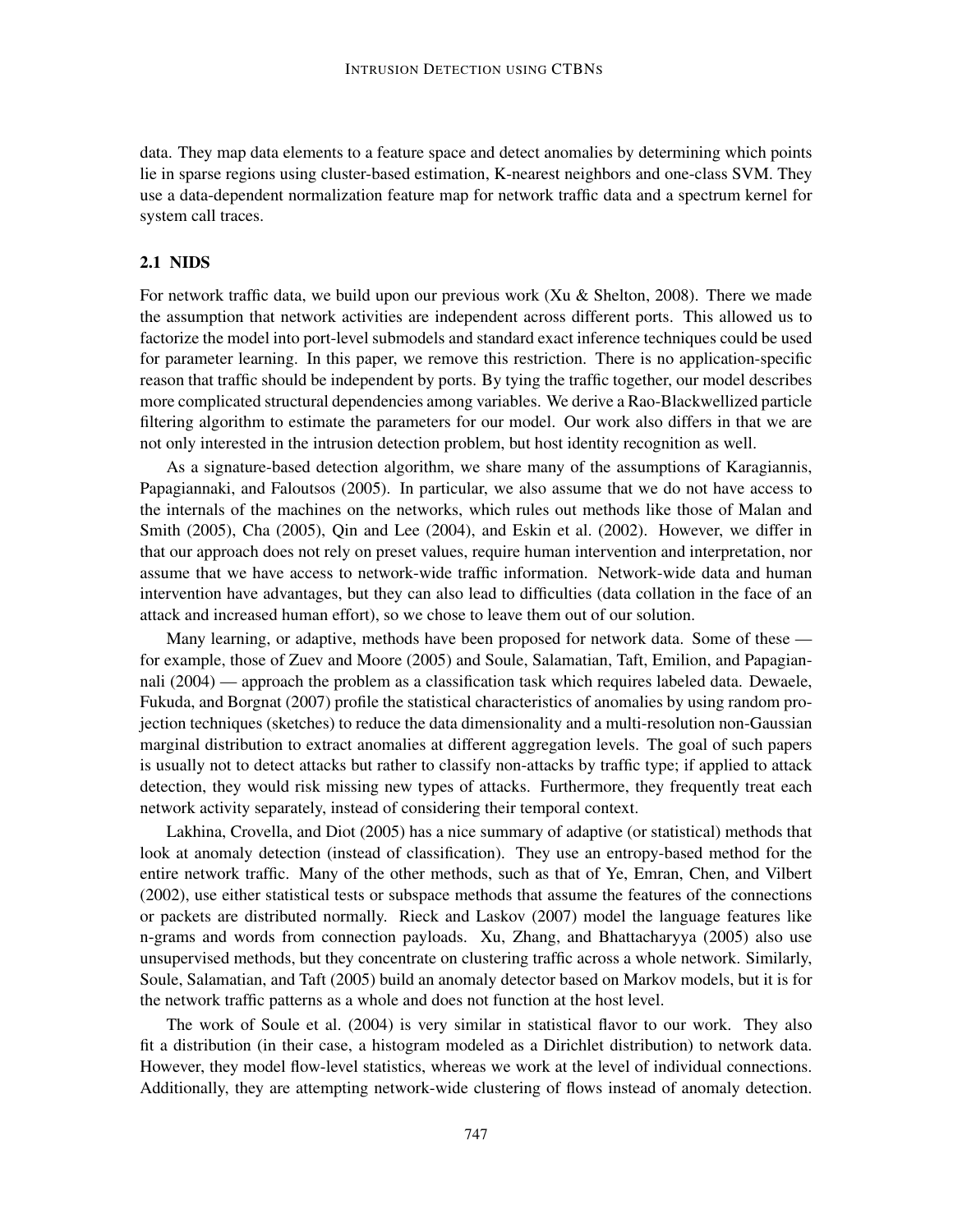The work of Moore and Zuev (2005), like our approach, models traffic with graphical models, in particular, Naive Bayes networks. But their goal is to categorize network traffic instead of detecting attacks. Kruegel, Mutz, Robertson, and Valeur (2003) present a Bayesian approach to the detecting problem as an event classification task while we only care about whether the host is under attack during an interval.

The work of Lazarevic, Ertoz, Kumar, Ozgur, and Srivastava (2003) is also similar to our work. It is one of the few papers to attempt to find attacks at the host level. They employ nearest neighbor, a Mahalanobis distance approach, and a density-based local outliers method, each using 23 features of the connections. Although their methods make the standard *i.i.d.* assumption about the data (and therefore miss the temporal context of the connection) and use 23 features (compared to our few features), we compare our results to theirs in Section 6, as the closest prior work. Agosta, Duik-Wasser, Chandrashekar, and Livadas (2007) present an adaptive detector whose threshold is time-varying. It is similar to our work in that they also rely on model-based algorithms. But they employ the host internal states like CPU loads which are not available to us.

While there has been a great variety of previous work, our work is novel in that it detects anomalies at the host level using only the timing features of network activities. We do not consider each connection (or packet) in isolation, but rather in a complex context. We capture the statistical dynamic dependencies between packets and connections to find sequences of network traffic that are anomalous *as a group*.

## 2.2 HIDS

Previous work on detecting intrusions in system call logs can be roughly grouped into two categories: sequence-based and feature-based. Sequence-based methods focus on the sequential order of the events while feature-based methods treat system calls as independent data elements. Our method belongs to the former category since we use a CTBN to model the dynamics of the sequences.

Time-delay embedding (tide) and sequence time-delay embedding (stide) are two examples of sequence based methods (Forrest, A.Hofmeyr, Somayaji, & A.Longstaff, 1996; A.Hofmeyr, Forrest, & Somayaji, 1998). They generalize the data by building a database storing previously seen system call sub-sequences, and test by looking up subsequences in the database. These methods are straightforward and often achieve good results. We compare with them in our experiments. Tandon and Chan (2005) look at a richer set of attributes like return value and arguments associated with a system call while we only make use of the system call names.

Feature based methods like those of Hu, Liao, and Vemuri (2003) use the same dataset we use, the DARPA 1998 BSM dataset, but their training data is noisy and they try to find a classification hyperplane using robust support vector machines (RSVMs) to separate normal system call profiles from intrusive ones. Eskin (2000) also works on noisy data. They make the assumption that their training data contains a large portion of normal elements and few anomalies. They present a mixture of distribution over normal and abnormal data and calculate the likelihood change if a data point is moved from normal part to abnormal part to get the optimum data partition.

Yeung and Ding (2002) try to use both techniques. They provide both dynamic and static behavioral models for system call data. For the dynamic method, a hidden Markov model (HMM) is used to model the normal system events and a likelihood is calculated for each testing sequence and compared against a certain threshold. Our work for the system call traces problem is very close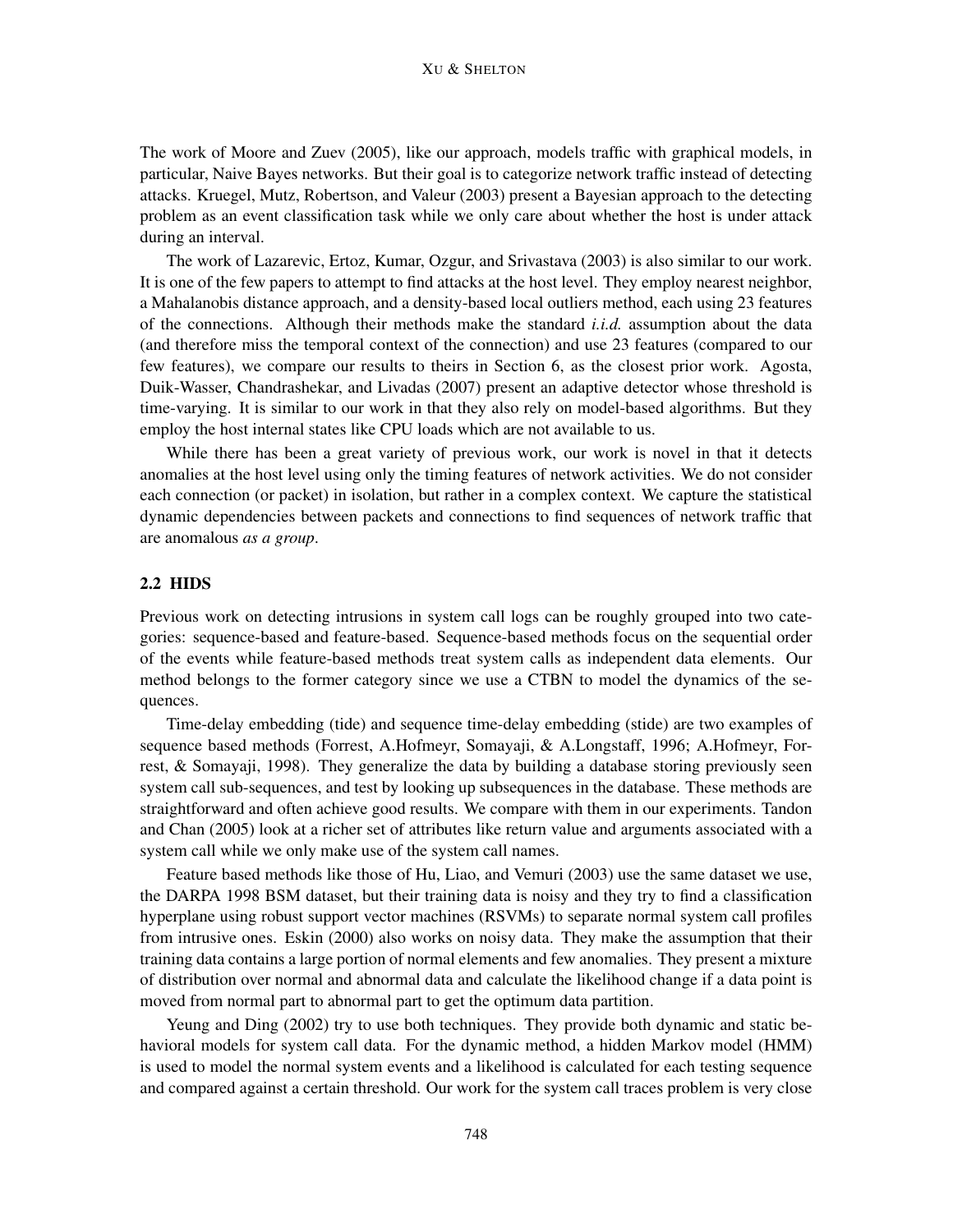to their framework since we also build a dynamic model for the sequential data and compute the likelihood of a testing example as a score. But we are different in that our CTBN models the continuous time dynamics rather than time-sliced behaviors. For the static method, they represent the normal behavior by a command occurrence frequency distribution and measure the distance from the testing example to this norm by cross entropy. The dataset they use is KDD archive dataset.

## 2.3 Other Work

Simma et al. (2008) also use a continuous-time model to reason about network traffic. They apply their method to find dependences in exterprise-level services. Their model is non-Markovian, but also deals with network events as the basic observational unit.

To estimate the parameters of the large network we build for the network traffic data, we use Rao-Blackwellized particle filters (RBPFs). Doucet, de Freitas, Murphy, and Russel (2000) propose a RBPF algorithm for dynamic Bayesian networks that works in discrete time fashion by exploiting the structure of the DBN. Ng, Pfeffer, and Dearden (2005) extend the RBPF to continuous time dynamic systems and apply the method to the K-9 experimental Mars rover at NASA Ames Research Center. Their model is a hybrid system containing both discrete and continuous variables. They use particle filters for the discrete variables and unscented filters for the continuous variables. Our work are similar to theirs in that we apply a RBPF to a CTBN. But our model only contains discrete variables and our evidence is over continuous time (as opposed to only "snapshots" of the system state).

### 3. Continuous Time Bayesian Networks

We begin by briefly reviewing the definition of Markov processes and continuous time Bayesian networks (CTBNs).

#### 3.1 Homogeneous Markov Process

A finite-state, continuous-time, homogeneous Markov process  $X_t$  is described by an initial distribution  $P_X^0$  and, given a state space  $Val(X) = \{x_1, ..., x_n\}$ , an  $n \times n$  matrix of transition intensities:

$$
\mathbf{Q_X} = \left[ \begin{array}{cccc} -q_{x_1} & q_{x_1x_2} & \dots & q_{x_1x_n} \\ q_{x_2x_1} & -q_{x_2} & \dots & q_{x_2x_n} \\ \vdots & \vdots & \ddots & \vdots \\ q_{x_nx_1} & q_{x_nx_2} & \dots & -q_{x_n} \end{array} \right]
$$

.

 $q_{x_ix_j}$  is the intensity (or rate) of transition from state  $x_i$  to state  $x_j$  and  $q_{x_i} = \sum_{j \neq i} q_{x_ix_j}$ .

The transient behavior of  $X_t$  can be described as follows. Variable X stays in state x for time exponentially distributed with parameter  $q_x$ . The probability density function f for  $X_t$  remaining at x for duration t is  $f_x(q, t) = q_x \exp(-q_x t)$  for  $t \ge 0$ . The expected time to the next transition given the state is currently x is  $1/q_x$ . Upon transitioning, X shifts to state x' with probability  $\theta_{xx'} = q_{xx'}/q_x$ . Note that given  $q_x, \theta_{xx'}$  and  $q_{xx'}$  are iosmorphic. We will sometime gives formulae in terms of  $\theta_{xx}$  where it simplifies the expression.

The distribution over the state of the process X at some future time t,  $P_x(t)$ , can be computed directly from  $\mathbf{Q}_\mathbf{X}$ . If  $P_X^0$  is the distribution over X at time 0 (represented as a vector), then, letting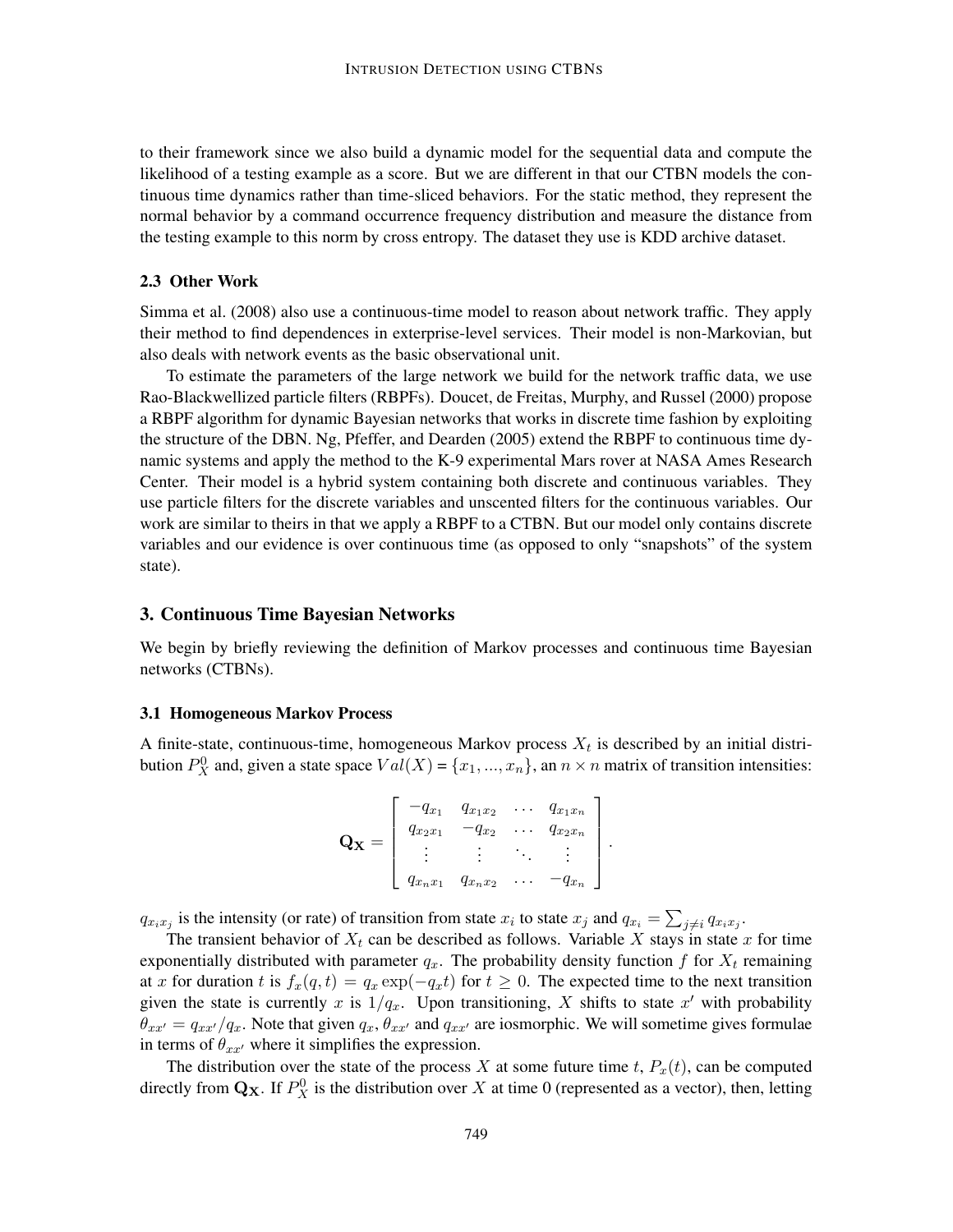exp be the matrix exponential,

$$
P_X(t) = P_X^0 \exp(\mathbf{Q_X} \cdot \mathbf{t}) \ .
$$

#### 3.2 Complete Data

Complete data for an HMP are represented by a set of trajectories  $\mathbf{D} = \{\tau_1, ...\tau_n\}$ . Each trajectory  $\tau_i$  is a complete set of state transitions:  $d = \{(x_d, t_d, x'_d)\}\$ , meaning that X stayed in state  $x_d$  for a duration of  $t_d$ , and then transitioned to state  $x'_d$ . Therefore we know the exact state of the variable X at any time  $0 \le t \le T$ .

### 3.3 Sufficient Statistics and Likelihood

Given an HMP and its full data D, the likelihood of a single state transition  $d = \{(x_d, t_d, x'_d)\} \in \mathbf{D}$ is

$$
L_X(q, \theta : d) = (q_{x_d} \exp(-q_{x_d} t_d))(\theta_{x_d x'_d}) .
$$

The likelihood function for D can be decomposed by transition:

$$
L_X(q, \theta : \mathbf{D}) = (\prod_{d \in \mathbf{D}} L_X(q : d)) (\prod_{d \in \mathbf{D}} L_X(\theta : d))
$$
  
= (\prod\_x q\_x^{M[x]} \exp(-q\_x T[x])) (\prod\_x \prod\_{x' \neq x} \theta\_{xx'}^{M[x,x']}) .

If we take the log of the above function, we get the log likelihood:

$$
l_X(q, \theta : \mathbf{D}) = l_X(q : \mathbf{D}) + l_X(\theta : \mathbf{D})
$$
  
= 
$$
\sum_x (M[x] \ln(q_x) - q_x T[x] + \sum_{x' \neq x} M[x, x'] \ln(\theta_{xx'})) .
$$

Here  $M[x, x']$  and  $T[x]$  are the *sufficient statistics* of the HMP model.  $M[x, x']$  is the number of times X transitions from the state x to x'. We denote  $M[x] = \sum_{x} M[x, x']$ , the total number of times the system leaves state x.  $T[x]$  is the total duration that X stays in the state x.

### 3.4 Learning from Complete Data

To estimate the parameters of the transition intensity matrix  $Q$ , we maximize the above log likelihood function. This yields the maximum likelihood estimates:

$$
\hat{q}_x = \frac{M[x]}{T[x]}, \quad \hat{\theta}_{xx'} = \frac{M[x, x']}{M[x]}
$$

.

#### 3.5 Incomplete Data

Incomplete data from an HMP are composed partially observed trajectories  $\mathbf{D} = \{\tau_1^-,...\tau_n^-\}$ . Each trajectory  $\tau_i^-$  consists of a set of  $d = \{(S_d, t_d, dt)\}\$  observations, where  $S_d$  is a *subsystem* (a nonempty subset of the states of  $X$ ) of the process. Each of the triplets specifies an "interval evidence." It states that the variable X is in the subsystem  $S_d$  from time  $t_d$  to time  $t_d + dt$ . Some of the observations may be duration-free. *i.e.*, we only observe  $X \in S_d$  at time t, but do not know how long it stayed there. This is called a "point evidence" and can be generalized using the same triplet notation described above by setting the duration to be 0. For a partially observed trajectory, we only observe sequences of subsystems, and do not observe the state transitions within the subsystems.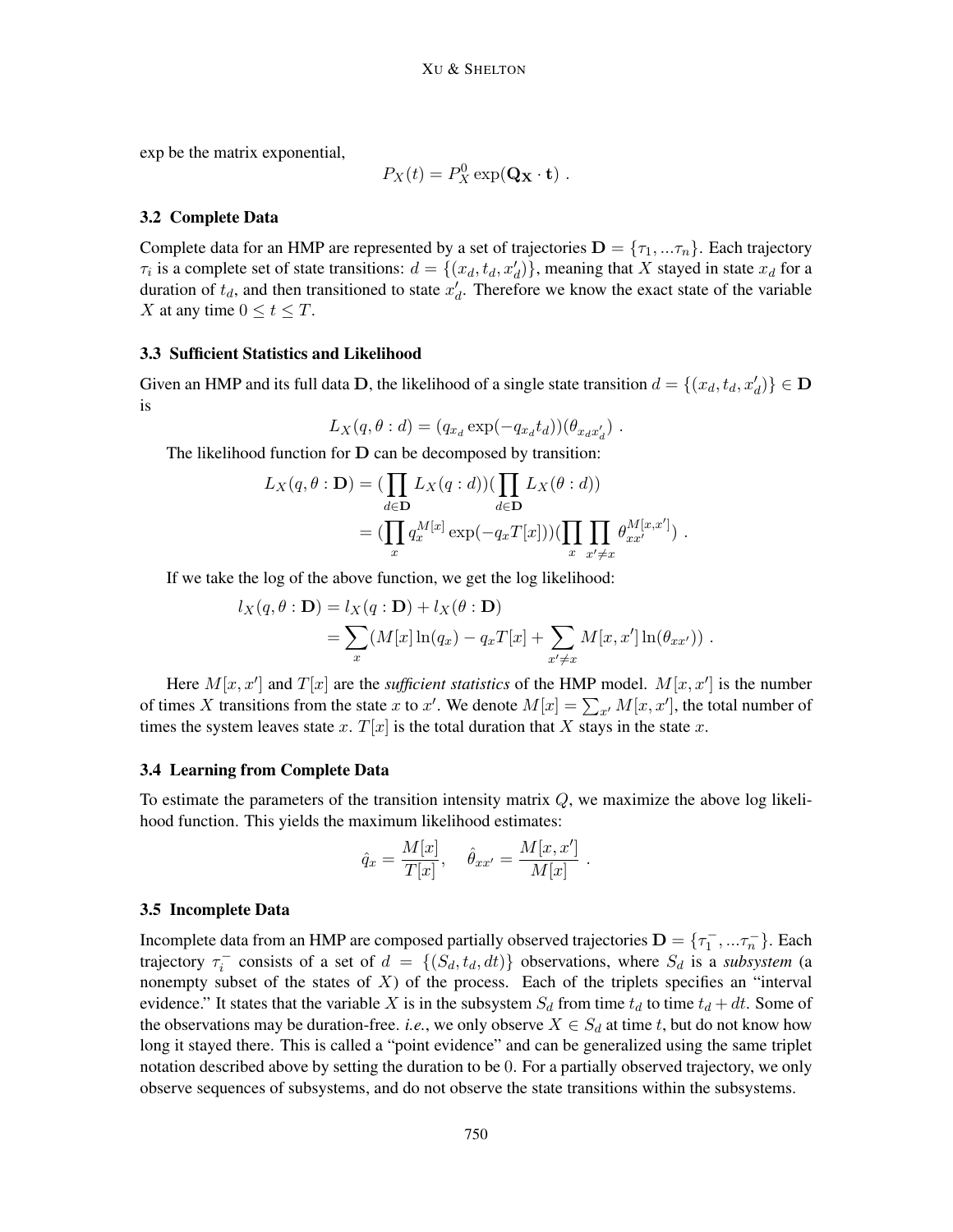### 3.6 Expected Sufficient Statistics and Expected Likelihood

We can consider possible completions of a partially observed trajectory that specify the transitions that are consistent with the partial trajectory. By combining the partial trajectory and its completion, we get a full trajectory. We define  $\mathbf{D}^+=\{\tau^+_1,...,\tau^+_n\}$  to be completions of all the partial trajectories in D. Given a model, we have a distriubtion over  $D^+$ , given D.

For data  $D^+$ , the expected sufficient statistics with respect to the probability density over possible completions of the data are  $\bar{T}[x]$ ,  $\bar{M}[x, x']$  and  $\bar{M}[x]$ . The expected log likelihood is

$$
E[l_X(q, \theta : \mathbf{D}^+)] = E[l_X(q : \mathbf{D}^+)] + E[l_X(\theta : \mathbf{D}^+)]
$$
  
= 
$$
\sum_x (\bar{M}[x] \ln(q_x) - q_x \bar{T}[x] + \sum_{x' \neq x} \bar{M}[x, x'] \ln(\theta_{xx'})) .
$$

### 3.7 Learning from Incomplete Data

The expectation maximization (EM) algorithm can be used to find a local maximum of the likelihood from partial trajectory. The EM algorithm iterates over the following E step and M step until the convergence on the derived likelihood function.

E step: Given the current HMP parameters, compute the expected sufficient statistics:  $\overline{T}[x]$ ,  $\overline{M}[x, x']$  and  $\overline{M}[x]$  for the data set **D**. This is the most complex part of the algorithm. We give further details below.

M step: From the computed expected sufficient statistics, update the new model parameters for the next EM iteration:

$$
q_x = \frac{\bar{M}[x]}{\bar{T}[x]}, \quad \theta_{xx'} = \frac{\bar{M}[x, x']}{\bar{M}[x]}
$$

.

Now we show how to calculate the expected sufficient statistics using the forward-backward message passing method.

A trajectory  $\tau \in D$  can be devided into N intervals where each of the interval is separated by adjacent event changes. Assume the trajectory spans the time interval  $[0, T)$ , and let  $\tau[v, w]$  be the observed evidence between time v and w, including events on the time stamp v and w, and let  $\tau(v, w)$  be the same set of evidence but excluding v and w. Let S be the subsystem the states are restricted on this interval.

We define

$$
\alpha_{\mathbf{t}} = P(X_t, \tau[0, t]), \quad \beta_{\mathbf{t}} = P(\tau[t, T] \mid X_t)
$$

to be vectors (indexed by possible assignments to  $X_t$ ). Similarly, we define the corresponding distribution that excludes certain point evidence as follows.

$$
\alpha_{\mathbf{t}}^{-} = P(X_t, \tau[0, t)), \quad \beta_{\mathbf{t}}^{+} = P(\tau(t, T | X_t) .
$$

Denote  $\delta_j$  to be a vector of all 0's except for its j-th position being 1, and denote  $\Delta_{ij}$  be a matrix of all 0's except that the element on  $i$ -th row and  $j$ -th column is 1.

We are now able to show the derived expected sufficient statistics. For time,

$$
E[T[x]] = \int_0^T P(X_t | \tau[0,T]) \delta_x dt
$$
  
= 
$$
\frac{1}{P(\tau[0,T])} \sum_{i=0}^{N-1} \int_{t_i}^{t_{i+1}} P(X_t, \tau[0,T]) \delta_x dt.
$$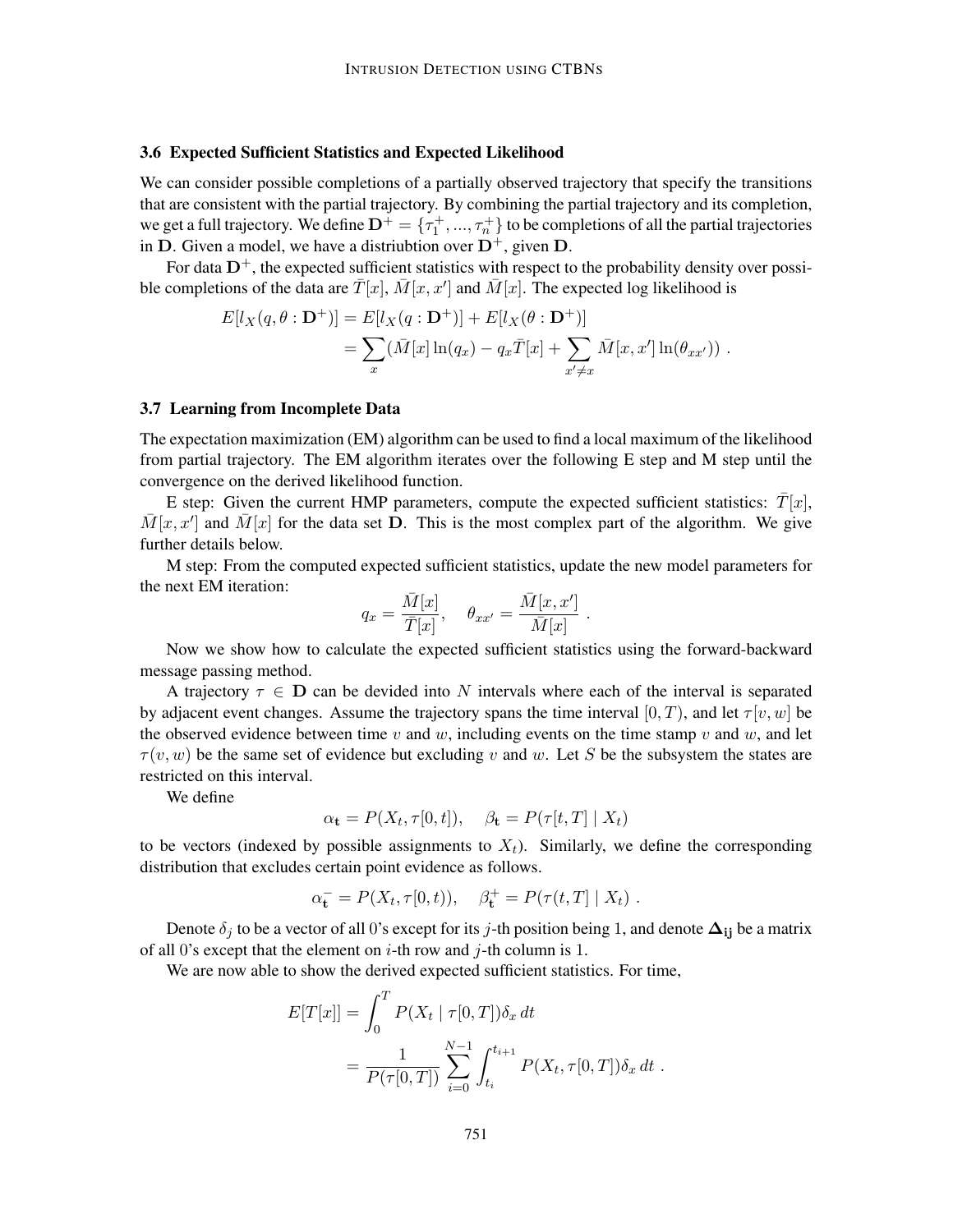The constant fraction at the beginning of the last line serves to make the total expected time over all j sum to  $\tau$ . The integral on each interval can be further expressed as

$$
\int_v^w P(X_t, \tau[0,T]) \delta_x dt = \int_v^w \alpha_v \exp(\mathbf{Q}_\mathbf{S}(t-v)) \Delta_{\mathbf{xx}} \exp(\mathbf{Q}_\mathbf{S}(w-t)) \beta_{\mathbf{w}} dt,
$$

where  $Q_S$  is the same as  $Q_X$  except all elements that correspond to transitions to or from S are set to 0.

The equation for expected transition counts can similarly be defined:

$$
E[M[x, x']]=\frac{\mathbf{q}_{\mathbf{x},\mathbf{x}'}}{P(\tau[0,T])}\left[\sum_{i=1}^{N-1} \alpha_{\mathbf{t}_i}^{-} \mathbf{\Delta}_{\mathbf{x},\mathbf{x}'} \beta_{\mathbf{t}+\mathbf{i}}^{+} + \sum_{i=0}^{N-1} \int_{t_i}^{t_{i+1}} \alpha_{\mathbf{t}_i} \exp(\mathbf{Q}_{\mathbf{S}}(t-t_i)) \mathbf{\Delta}_{\mathbf{x},\mathbf{x}'} \exp(\mathbf{Q}_{\mathbf{S}}(t_{i+1}-t)) \beta_{\mathbf{t}_{i+1}} dt\right].
$$

The integrals appearing in  $E[T]$  and  $E[M]$  can be computed via a standard ODE solver, like the Runge-Kutta method (Press, Teukolsky, Vetterling, & Flannery, 1992). Such a method uses an adaptive step size to move quickly through times of few expected changes and more slowly through times of rapid transitions.

Now the only remaining problem is to calculate  $\alpha$  and  $\beta$ . Let  $\mathbf{Q}_{SS'}$  be the transitioning intensity matrix of the HMP from one subsystem S to another S'. This matrix is the same as  $Q_X$ , but only elements corresponding to transitions from  $S$  to  $S'$  are non-zero.

$$
\alpha_{\mathbf{t_i}}^{\mathbf{-}} = \alpha_{\mathbf{t_{i-1}}} \exp(\mathbf{Q_{S_{i-1}}}(t_i - t_{i-1})) ,
$$
\n
$$
\alpha_{\mathbf{t_i}} = \alpha_{\mathbf{t_i}}^{\mathbf{-}} \mathbf{Q_{S_{i-1}S_i}} ,
$$
\n
$$
\beta_{\mathbf{t_i}}^{\mathbf{-}} = \exp(\mathbf{Q_{S_i}}(t_{i+1} - t_i)) \beta_{\mathbf{t_{i+1}}},
$$
\n
$$
\beta_{\mathbf{t_i}} = \mathbf{Q_{S_{i-1}S_i}} \beta_{\mathbf{t_i}}^{\mathbf{-}} .
$$

During this forward-backward calculation, it is also trivial to answer queries such as

$$
P(X_t = x \mid \tau[0,T]) = \frac{1}{P(\tau)} \alpha_t^- \Delta_{xx} \beta_t.
$$

#### 3.8 Continuous Time Bayesian Networks

While HMPs are good for modeling many dynamic systems, they have their limitations when the systems have multiple components because the state space grows exponentially in the number of variables. An HMP does not model the variable independencies and therefore it has to use a unified state  $X$  to represent the joint behavior of all the involving components in the system. In the this section, we show how a continuous time Bayesian network can be used to address this issue.

Nodelman et al. (2002) extend the theory of HMPs and present continuous time Bayesian networks (CTBNs), which model the joint dynamics of several local variables by allowing the transition model of each local variable  $X$  to be a Markov process whose parametrization depends on some subset of other variables U.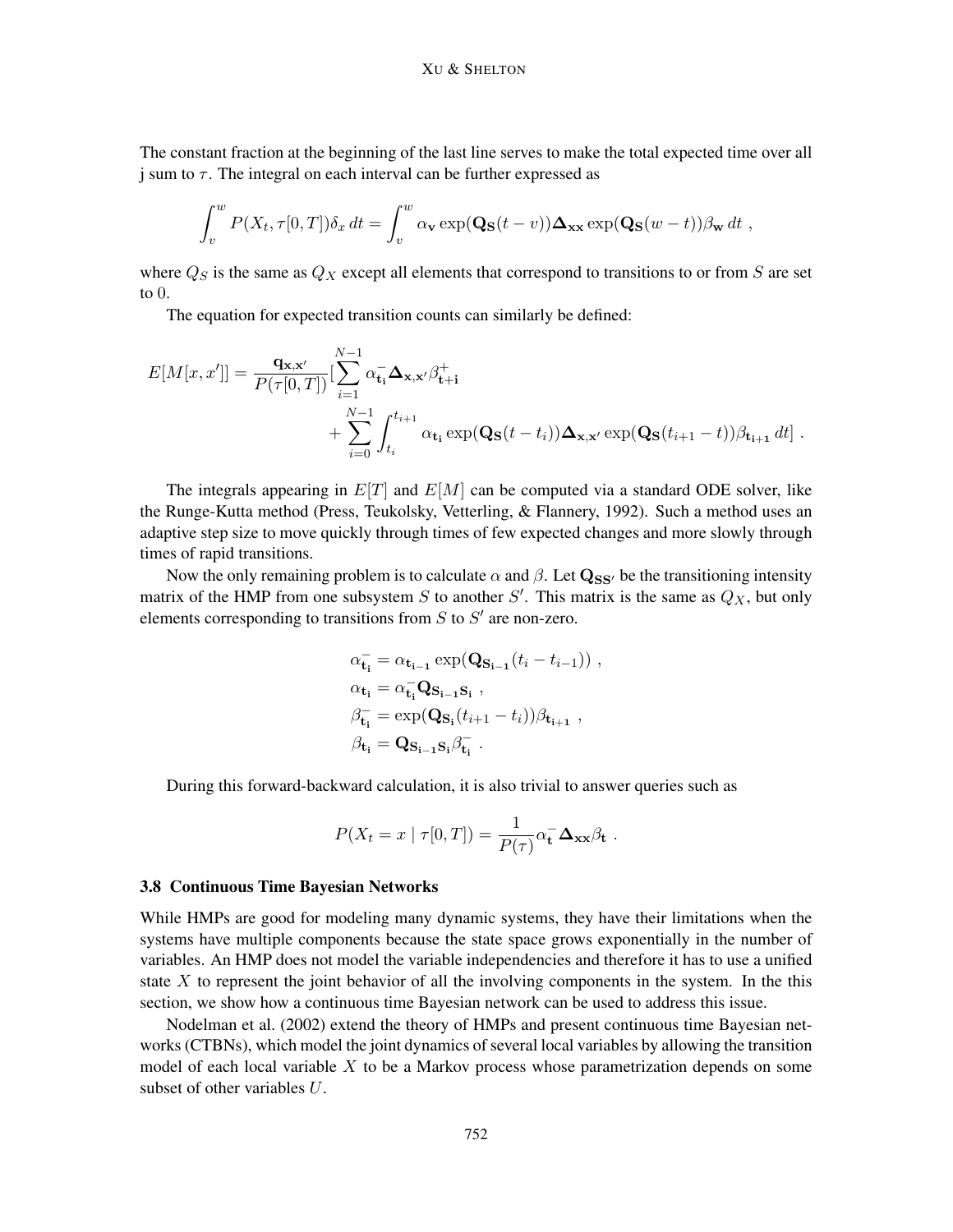### 3.9 Definition

We first give an definition of an inhomogeneous Markov process called a conditional Markov process. It is a critical concept for us to formally introduce the CTBN framework.

Definition 1 (Nodelman, Shelton, & Koller, 2003) *A* conditional Markov process X *is an inhomogeneous Markov process whose intensity matrix varies as a function of the current values of a set of discrete conditioning variables* U*. It is parametrized using a conditional intensity matrix (CIM)*  $Q_{X|U}$  – a set of homogeneous intensity matrices  $Q_{X|u}$ , one for each instantiation of values  $u$  to  $U$ .

We call U the *parents* of X. When the set of U is empty, the CIM is simply a standard intensity matrix.

CIMs provide a way to model the temporal behavior of one variable conditioned on some other variables. By putting these local models together, we have a joint structured model — a continuous time Bayesian network.

Definition 2 (Nodelman et al., 2003) *A* continuous time Bayesian network N *over a set of stochas*tic processes  $X$  consists of two components: an initial distribution  $P_X^0$ , specified as a Bayesian *network* B *over a set of random variables X, and a continuous transition model, specified using a directed (possibly cyclic) graph* G *whose nodes are*  $X \in \mathbf{X}$ *;*  $U_X$  *denotes the parents of* X *in* G. Each *variable*  $X \in \pmb{X}$  *is associated with a conditional intensity matrix,*  $\pmb{\mathcal{Q}}_{X|\pmb{U}_X}.$ 

The dynamics of a CTBN are quantitatively defined by a graph. The instantaneous evolution of a variable depends only on the current value of its parents in the graph. The quantitative description of a variable's dynamics is given by a set of intensity matrices, one for each value of its parents. That means the transition behavior of the variable is controlled by the current values of its parents.

The standard notion of d-separation from Bayesian networks carries over to CTBNs. Because graphs are cyclic and variables represent processes (not single random variables), the implications are a little different. A variable (process) is still independent of its non-descendants given its parents, and it is still independent of everything given its Markov blanket (any variable that is either a parent, a child, or a parent of a child). Cycles can cause parents to also be children, but provided they are considered as both, the above definitions still hold. More importantly, the notion of "given" works only if the *full* trajectory for the variable in question is known. Therefore, X and its grandchildren are *not* independent given X's children's values at a single instant. Rather, they are only independent given  $X$ 's children's full trajectories from time  $0$  until the last time of interest.

If we amalgamate all the variables in the CTBN together, we get a single homogeneous Markov process over the joint state space. In the joint state intensity matrix, a rate of 0 is assigned to any transition that involves changing more than one variable's value at the exact same time. All other intensities can be found by looking up the value in the corresponding conditional intensity matrix for the variable that changes. The diagonal elements are the negative row sums.

Forward sampling can be done quickly in a CTBN without generating the full joint intensity matrix. We keep track of the "next event time" for each variable (sampled from the relevant exponential distribution given the current values of itself and its parent). We then select the earliest event time and change that variable (sampling from the multinomial distribution implied by the row of that variable's relevant intensity matrix). The next event time for the variable that just changed and all of its children must be resampled, but no other variable's time must be resampled due to the memoriless property of the exponential distribution. In this way a sequence of events (a trajectory) can be sampled.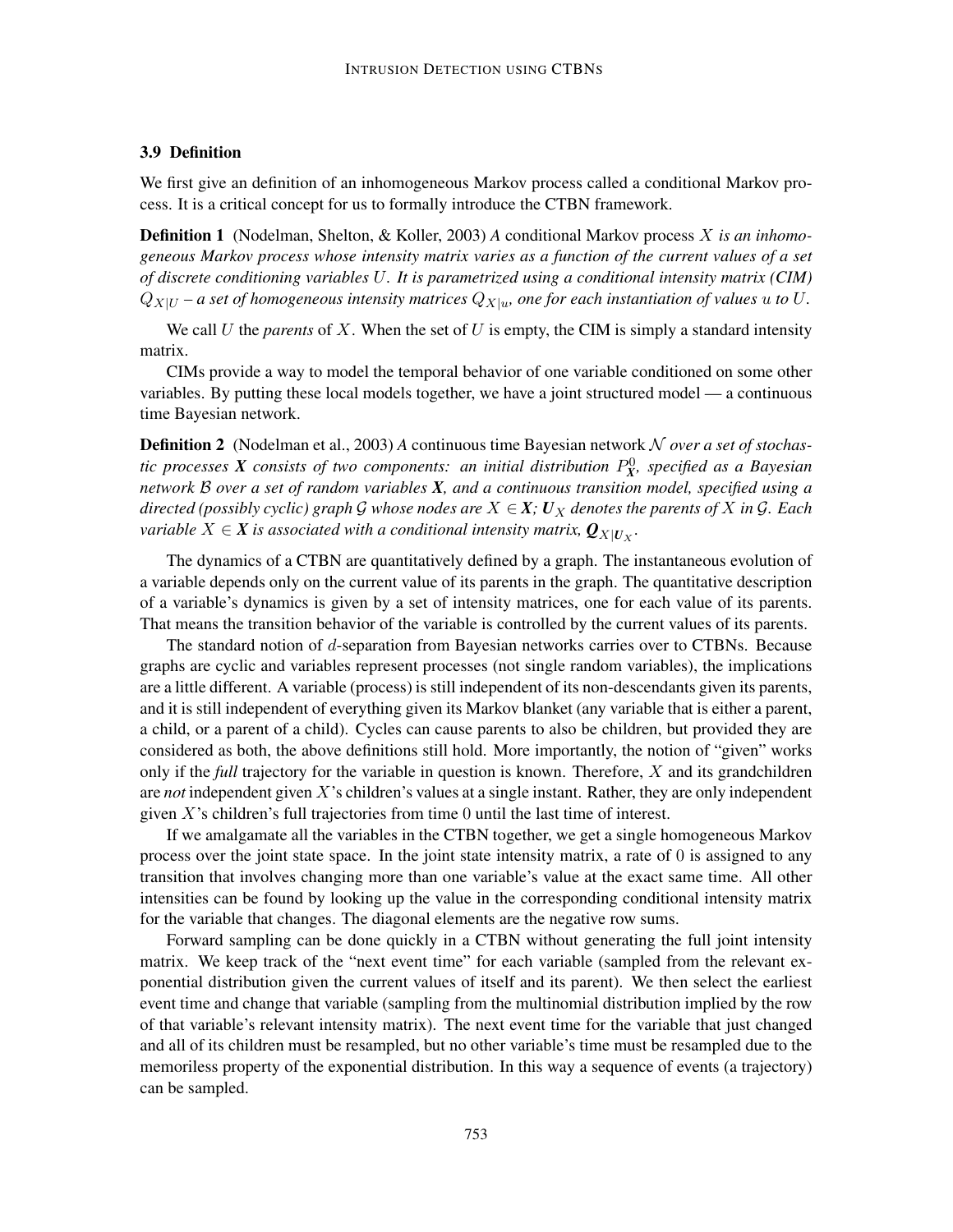## 3.10 Learning

In the context of CTBNs, the model parameters consist of the CTBN structure  $\mathcal{G}$ , the initial distribution  $P_0$  parameterized by a regular Bayesian network, and the conditional intensity matrices (CIMs) of each variable in the network. In this section, we assume the CTBN structure is known to us, so we only focus on the parameter learning. We also assume the model is irreducible. So the initial distribution  $P_0$  becomes less important in the context of CTBN inference and learning, especially when the time range becomes significantly large. Therefore, parameter learning in our context is to estimate the conditional intensity matrices  $Q_{X_i|U_i}$  for each variable  $X_i$ , where  $U_i$  is the set of parent variables of  $X_i$ .

#### 3.10.1 LEARNING FROM COMPLETE DATA

Nodelman et al. (2003) presented an efficient way to learn a CTBN model from fully observed trajectories. With complete data, we know full instantiations to all the variables for the whole trajectory. So we know which CIM is governing the transition dynamics of each variable at any time. The sufficient statistics are  $M[x, x'|u]$  — the number of times X transitions from the state x to x' given its parent instantiation  $u$  — and  $T[x|u]$  — the total duration that X stays in the state x given its parent instantiation u. We denote  $M[x|u] = \sum_{x'} M[x, x'|u]$ .

The likelihood function for D can be decomposed as

$$
L_{\mathcal{N}}(q, \theta : \mathbf{D}) = \prod_{X_i \in \mathbf{X}} L_{X_i}(q_{X_i|U_i} : \mathbf{D}) L_{X_i}(\theta_{X_i|U_i} : \mathbf{D}))
$$
(1)

where

$$
L_X(q_{X|\mathbf{U}} : \mathbf{D}) = \prod_{\mathbf{u}} \prod_x q_{x|\mathbf{u}}^{M[x|\mathbf{u}]} \exp(-q_{x|\mathbf{u}} T[x|\mathbf{u}])
$$
(2)

and

$$
L_X(\theta : \mathbf{D}) = \prod_{\mathbf{u}} \prod_{x} \prod_{x' \neq x} \theta_{xx'|u}^M[x, x'| \mathbf{u}]. \tag{3}
$$

If we put the above functions together and take the log, we get the log likelihood component for a single variable  $X$ :

$$
l_X(q, \theta : \mathbf{D}) = l_X(q : \mathbf{D}) + l_X(\theta : \mathbf{D})
$$
  
= 
$$
\sum_{\mathbf{u}} \sum_{x} M[x|u] \ln(q_x|u) - q_{[x|u]}T[x|u]
$$
  
+ 
$$
\sum_{\mathbf{u}} \sum_{x} \sum_{x' \neq x} M[x, x'|u] \ln(\theta_{xx'|u})).
$$
 (4)

By maximizing the above log likelihood function, the model parameters can be estimated as

$$
\hat{q}_{x|\mathbf{u}} = \frac{M[x|\mathbf{u}]}{T[x|\mathbf{u}]}, \quad \hat{\theta}_{xx'|\mathbf{u}} = \frac{M[x, x'|\mathbf{u}]}{M[x|\mathbf{u}]}.
$$
\n(5)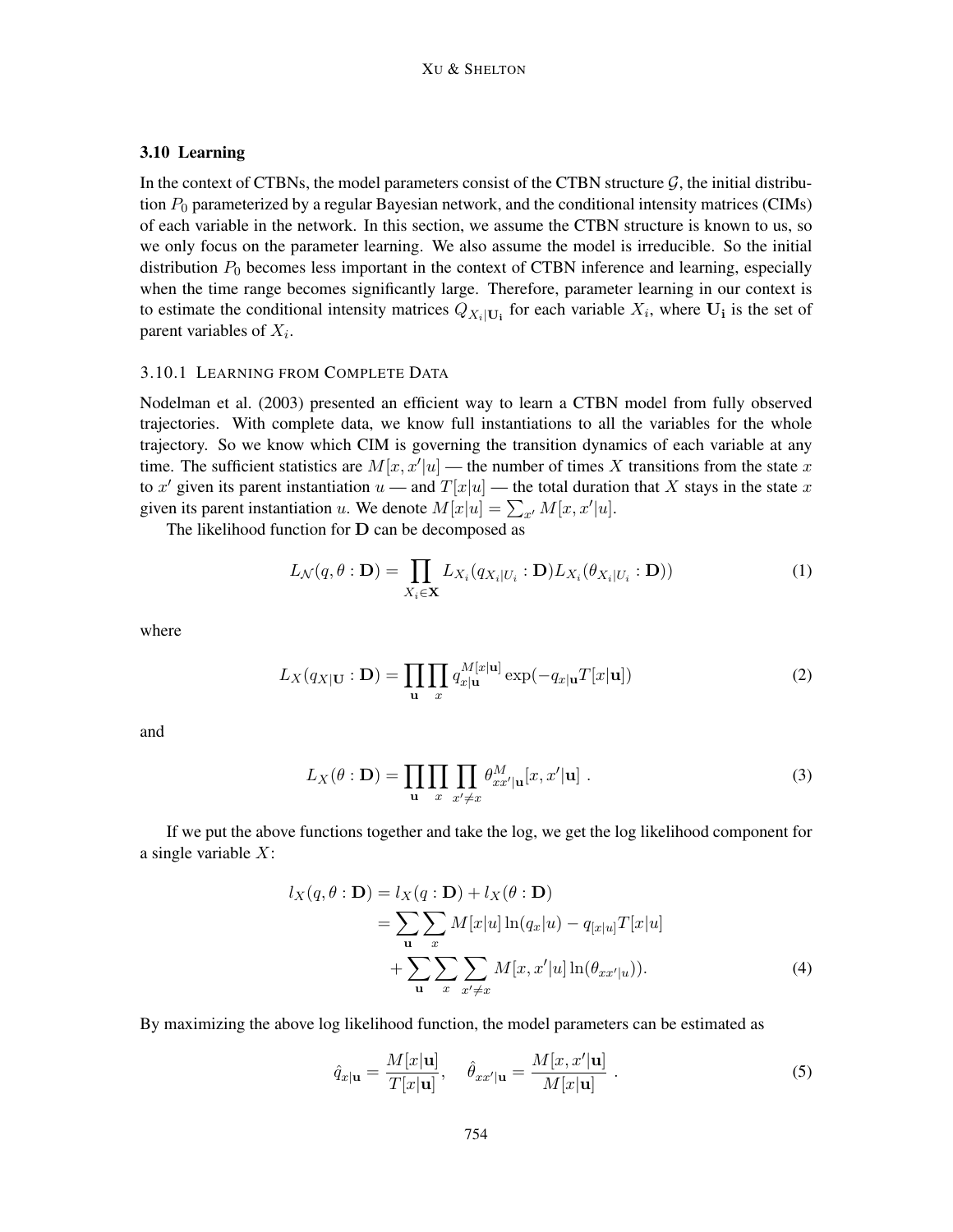### 3.10.2 LEARNING FROM INCOMPLETE DATA

Nodelman, Shelton, and Koller (2005) present the expectation maximization (EM) algorithm to learn a CTBN model from partially observed trajectories D. The expected sufficient statistics are  $\overline{M}[x, x']$ u], the expected number of times that X transitions from state x to x' when its parent set U takes the values u, and  $\overline{T}[x]$ u, the expected amount of time that X stays in the state x under the parent instantiation **u**. We denote  $\bar{M}[x]$  to be  $\sum_{x'} \bar{M}[x, x'|u]$ . The expected log likelihood can be decomposed in the same way as in Equation 4, except that the sufficient statistics  $M[x, x'|u]$ ,  $T[x|u]$ and  $M[x|u]$  are now replaced with expected sufficient statistics  $\bar{M}[x, x'|u]$ ,  $\bar{T}[x|u]$  and  $\bar{M}[x|u]$ .

The EM algorithm for a CTBN works essentially in the same way as for an HMP. The expectation step is to calculate the expected sufficient statistics using inference method (will be described in Section 3.11). The maximization step is to update the model parameters:

$$
\hat{q}_{x|\mathbf{u}} = \frac{\bar{M}[x|\mathbf{u}]}{\bar{T}[x|\mathbf{u}]}, \quad \hat{\theta}_{xx'|\mathbf{u}} = \frac{\bar{M}[x, x'|\mathbf{u}]}{\bar{M}[x|\mathbf{u}]}.
$$

#### 3.11 Inference

Now given a CTBN model and some (partially) observed data, we would like to query the model. For example, we may wish to calculate the expected sufficient statistics for the above EM algorithm.

### 3.11.1 EXACT INFERENCE

Nodelman et al. (2005) provide an exact inference algorithm using expectation maximization to reason and learn the parameters from partially observed data. This exact inference algorithm requires flattening all the variables into a single Markov process and performing inference as in an HMP. It has the problem that it makes the state space grow exponentially large. Therefore, the exact inference method is only feasible for problems with very small state spaces.

#### 3.11.2 APPROXIMATE INFERENCE

Because of the issue addressed below, much work has been done on CTBN approximate inference. Nodelman, Koller, and Shelton (2005) present an expectation propagation algorithm. Saria, Nodelman, and Koller (2007) give another message passing algorithm that adapts the time granularity. Cohn, El-Hay, Friedman, and Kupferman (2009) provide a mean field variational approach. El-Hay, Friedman, and Kupferman (2008) show a Gibbs sampling method approach using Monte Carlo expectation maximization. Fan and Shelton (2008) give another sampling based approach that uses importance sampling. El-Hay, Cohn, Friedman, and Kupferman (2010) describe a different expectation propagation approach.

To estimate the parameters of the models we build for the two applications (NIDS and HIDS), we employ inference algorithms including exact inference and a Rao-Blackwellized particle filtering (RBPF) algorithm, depending on the model size. Ng et al. (2005) extended RBPF to CTBNs. Their model was a hybrid system containing both discrete and continuous variable. They used particle filters for the discrete variables and unscented filters for the continuous variable. Our work are similar to this work in the method of applying RBPF to CTBNs, but our model contains only discrete variables and our evidence is over continuous intervals.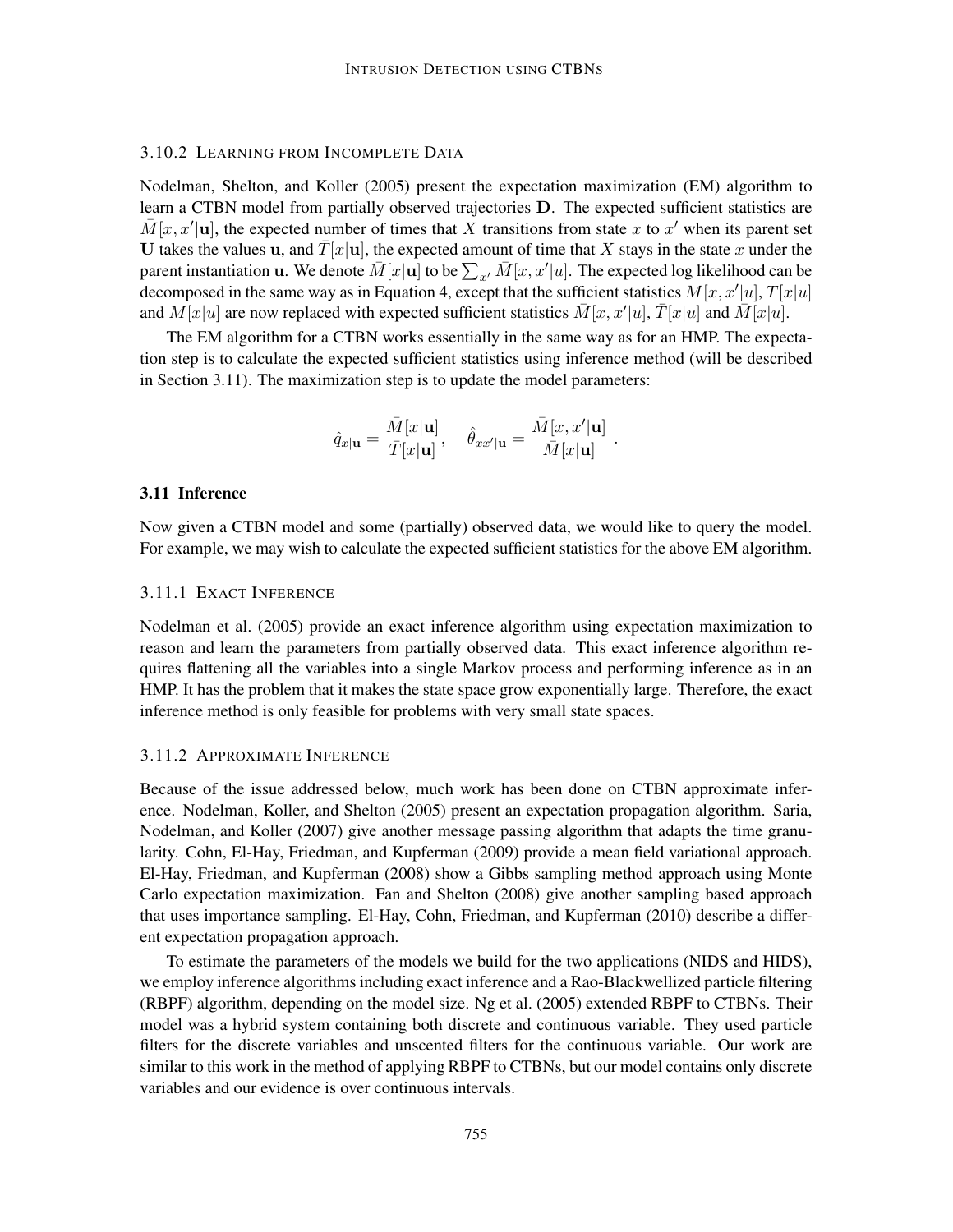| <b>PORT</b> | <b>DESCRIPTION</b>            | <b>PORT</b> | <b>DESCRIPTION</b>               |
|-------------|-------------------------------|-------------|----------------------------------|
| 80          | World Wide Web HTTP           | 80          | World Wide Wed HTTP              |
| 8080        | <b>HTTP</b> Alternate         | 139         | <b>NETBIOS</b> Session Service   |
| 443         | HTTP protocol over TLS/SSL    | 443         | HTTP protocol over TLS/SSL       |
| 113         | <b>Authentication Service</b> | 445         | Microsoft-DS                     |
| 5101        | <b>Talarian TCP</b>           | 1863        | <b>MSNP</b>                      |
| 995         | pop3 protocol over TLS/SSL    | 2678        | Gadget Gate 2 Way                |
| 51730       | unknown                       | 1170        | AT+C License Manager             |
| 59822       | unknown                       | 110         | Post Office Protocol - Version 3 |

Figure 1: Ranking of the most frequent ports on MAWI dataset (left) and LBNL dataset (right).

## 3.12 CTBN Applications

Although inference and learning algorithms have been well developed for CTBNs, there have been only a few applications to real world problems. Nodelman and Horvitz (2003) used CTBNs to reason about users' presence and availability over time. Ng et al. (2005) used CTBNs to monitor a mobile robot. Nodelman et al. (2005) used CTBNs to model life event history. Fan and Shelton (2009) modeled social networks via CTBNs. Our previous work (Xu & Shelton, 2008) presented an NIDS for host machine using CTBNs, but did not include HIDS.

## 4. Anomaly Detection Using Network Traffic

In this section, we present an algorithm to detect anomalies in network traffic data using CTBNs. We only focus on a single host on the network. The sequence and timing of events (e.g. packet transimission and connection establishment) are very important in network traffic flow. It matters not just how many connections were initiated in the past minute, but also their timing: if they were evenly spaced the trace is probably normal, but if they all came in a quick burst it is more suspicious. Similarly, the sequence is important. If the connections were made to sequentially increasing ports it is more likely to be a scanning virus, whereas the same set of ports in random order is more likely to be normal traffic. These are merely simple examples. We would like to detect more complex patterns.

A typical machine in the network may have diverse activities with various service types (*e.g.* HTTP, SMTP). The destination port number roughly describes the type of service to which a particular network activity belongs. Some worms propagate malicious traffic toward certain well known ports to affect the quality of the associated services. By looking at traffic associated with different ports we are more sensitive to subtle variations that do not appear if we aggregate trace information across ports. Figure 1 shows the most popular ports ranked by their frequencies in the network traffic on the datasets we use (described in more depth later). These services are, to some extent, independent of each other. We therefore model each port's traffic with its own CTBN submodel. We denote  $\tau$  as the whole observed traffic sequences on the particular host, and  $\tau_j$  as the traffic associated with port  $j$ .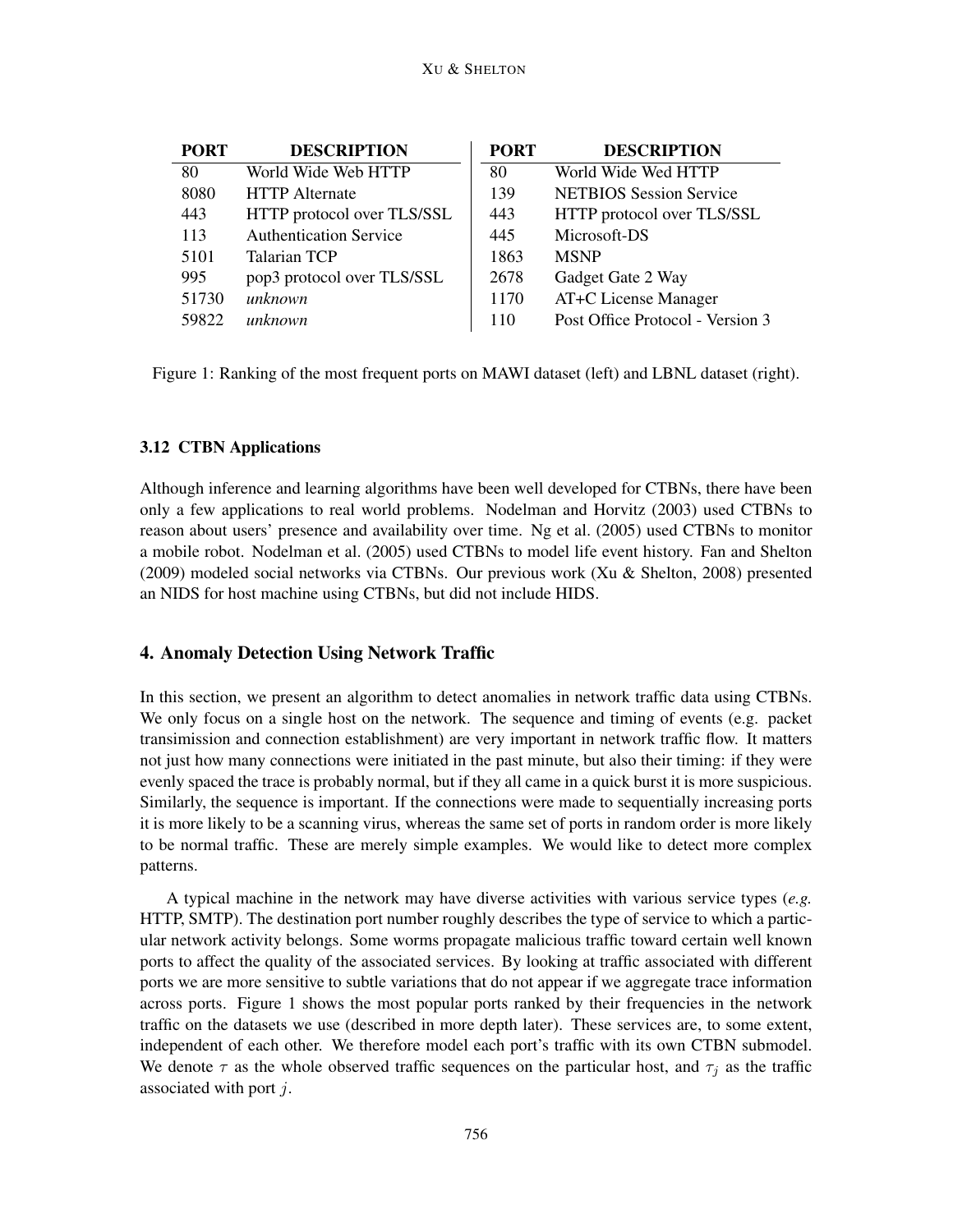

Figure 2: CTBN model for network traffic as a plate model. N is the number of port.

### 4.1 A CTBN Model for Network Traffic

We use the same port-level submodel as our previous work  $(Xu \& S$ helton, 2008). We have a latent variable H and four fully observed toggle variables:  $P_{in}$ ,  $P_{out}$ ,  $C_{inc}$ ,  $C_{dec}$ .

The nodes packet-in,  $P_{in}$ , and packet-out,  $P_{out}$ , represent the transmission of a packet to or from the host. They have no intrinsic state: the transmission of a packet is an essentially instantaneous event. Therefore they have events (or "transitions") without having state. This is modeled using a toggle variable in which an event is evidence of a change in the state of the variable and the rate of transition associated with each state is required to be the same.

The nodes connection-increase  $C_{in}$  and connection-decrease  $C_{dec}$  together describe the status of the number of concurrent connections  $C$  active on the host. Notice that  $C$  can only increase or decrease by one at any given event (the beginning or ending time of a connection). We assume that the arrival of a new connection and the termination of an existing connection are both independent of the number of other connections. Thus the intensity with which *some* connection starts (or stops) is same as any other connections. Therefore, these are also modeled as toggle variables.

Node H has 8 states that represent different abstract attributes about the machine's internal state. The toggle variables ( $P_{in}$ ,  $P_{out}$ ,  $C_{inc}$  and  $C_{dec}$ ) are each allowed to change only for 2 of the states of H and they are required to have the same rate for both of these states. 2 hidden states per toggle variable was chosen as a balance between expressive power and model efficiency.

In previous work, we assumed that the traffic associated with different ports are independent of each other, so the port-level submodels are isolated. Here we remove this restriction by introducing another latent variable G that ties the port submodels together. The full model is shown in Figure 2.

## 4.2 Parameter Learning Using RBPF

To calculate the expected sufficient statistics in the E-step of EM for parameter learning, the exact inference algorithm of Nodelman et al. (2002) flattens all the variables into a joint intensity matrix and reasons about the resulting homogeneous Markov process. The time complexity is exponential in the number of variables. For example, if there are 9 port models, the network contains 46 variables in total. Approximate inference techniques like the clique tree algorithm (Nodelman et al., 2002), message passing algorithms (Nodelman et al., 2005; Saria et al., 2007), importance sampling (Fan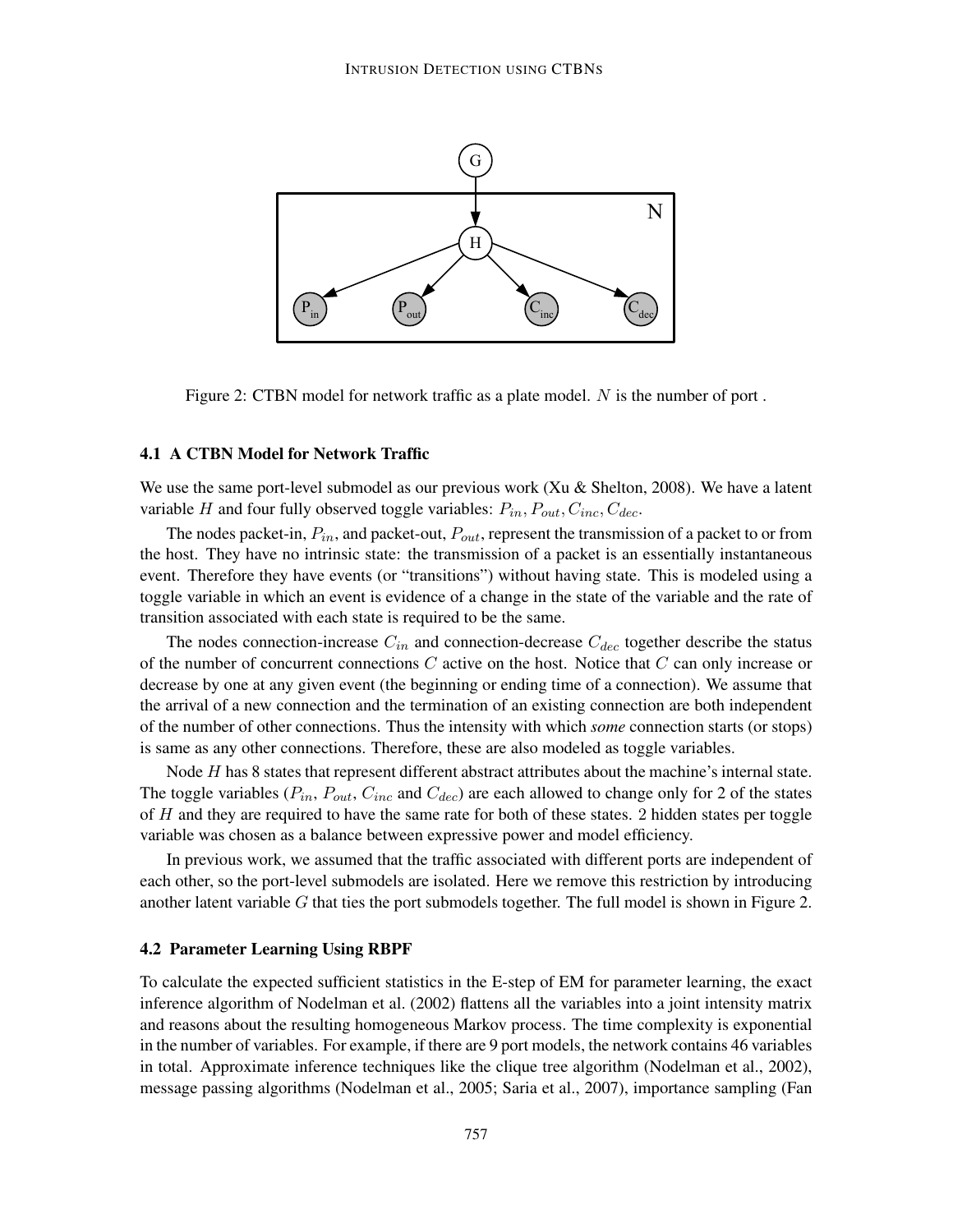& Shelton, 2008) and Gibbs sampling (El-Hay et al., 2008) overcome this problem by sacrificing accuracy.

We notice that our model has a nice tree structure which makes Rao-Blackwellized particle filtering (RBPF) a perfect fit. RBPF uses a particle filter to sample a portion of the variables and analytically integrates out the rest. It decomposes the model structure efficiently and thus reduces the sampling space.

If we denote the N port-level hidden variables as  $H_1, ..., H_N$ , the posterior distribution of the whole model can be factorized as  $P(G, H_1, ..., H_N | \tau) = P(G | \tau) \prod_{i=1}^N P(H_i | G, \tau)$ . Note that  $G$  and  $H_i$  are processes, so this probability is a density over complete trajectories. We use a particle filter to estimate G's conditional distribution  $P(G | \tau)$  as a set of sampled trajectories of G. It is difficult to sample directly from the posterior distribution, so we use an importance sampler to sample a particle from a proposal distribution and the particles are weighted by the ratio of its likelihood under the posterior distribution to the likelihood under the proposal distribution (Doucet et al., 2000). Since the variable G is latent and has no parents, we can use forward sampling to sample the particles from  $P(G)$  and the weight of each particle is simply the likelihood of  $\tau$ conditioned on this trajectory for  $G$  (Fan  $\&$  Shelton, 2008). Each port-level submodel is then dseparated from the rest of the network, given full trajectory of  $G$  (see Section 3.9 for d-separation in CTBNs). Since each is small (only 8 hidden states), they can be marginalized out exactly. That is, we can calculate  $P(\tau_i \mid G)$  (where  $\tau_i$  is the portion of the trajectory for submodel i) exactly, marginalizing out  $H_i$  with the  $\alpha$ - $\beta$  recursions from Section 3.7.

The expected sufficient statistics (ESS) for any variable X in a CTBN are  $\overline{T}_{X|U}[x]$ , the expected amount of time X stays at state x given its parent instantiation u, and  $\overline{M}_{X|U}[x, x'|u]$ , the expected number of transitions from state x to x' given X's parent instantiation u. Let  $g^i \sim P(G)$ ,  $i = 1, \ldots, M$  be the particles. We define their likelihood weights to be  $w_i = \frac{P(g^i|\tau)}{P(g^i)}$  $\frac{P(g^2|\tau)}{P(g^i)}$  and let  $W = \sum_i w_i$  be the sum of the weights. Then general importance sampling allows that an expected sufficient statistic can be estimated in the following way, where  $SS$  is any sufficient statistic:

$$
E_{(g,h_1,...,h_N)\sim P(G,H_1,...,H_N|\tau)}[SS(g,h_1,...,h_N)]
$$
  
=  $E_{g\sim P(G|\tau)}E_{h_1,...,h_N\sim P(H_1,...,H_N|g,\tau)}[SS(g,h_1,...,h_N)]$   

$$
\approx \frac{1}{W}\sum_i w_i E_{h_1,...,h_N\sim P(H_1,...,H_N|g^i,\tau)}[SS(g^i,h_1,...,h_N)].
$$

The expected sufficient statistics of the whole model are in two categories: those that depend only on g,  $ESS(q)$ , and those that depend on a port model k,  $ESS(q, h_k, \tau_k)$ .  $ESS(q)$  is simply the summation of counts (the amount of time  $G$  stays at some state, or the number of times  $G$ transitions from one state to another) from the particles, weighted by the particle weights:

$$
E_{g \sim P(G|\tau)}[SS(g)] \approx \frac{1}{W} \sum_{i} w_i S S(g^i) . \tag{6}
$$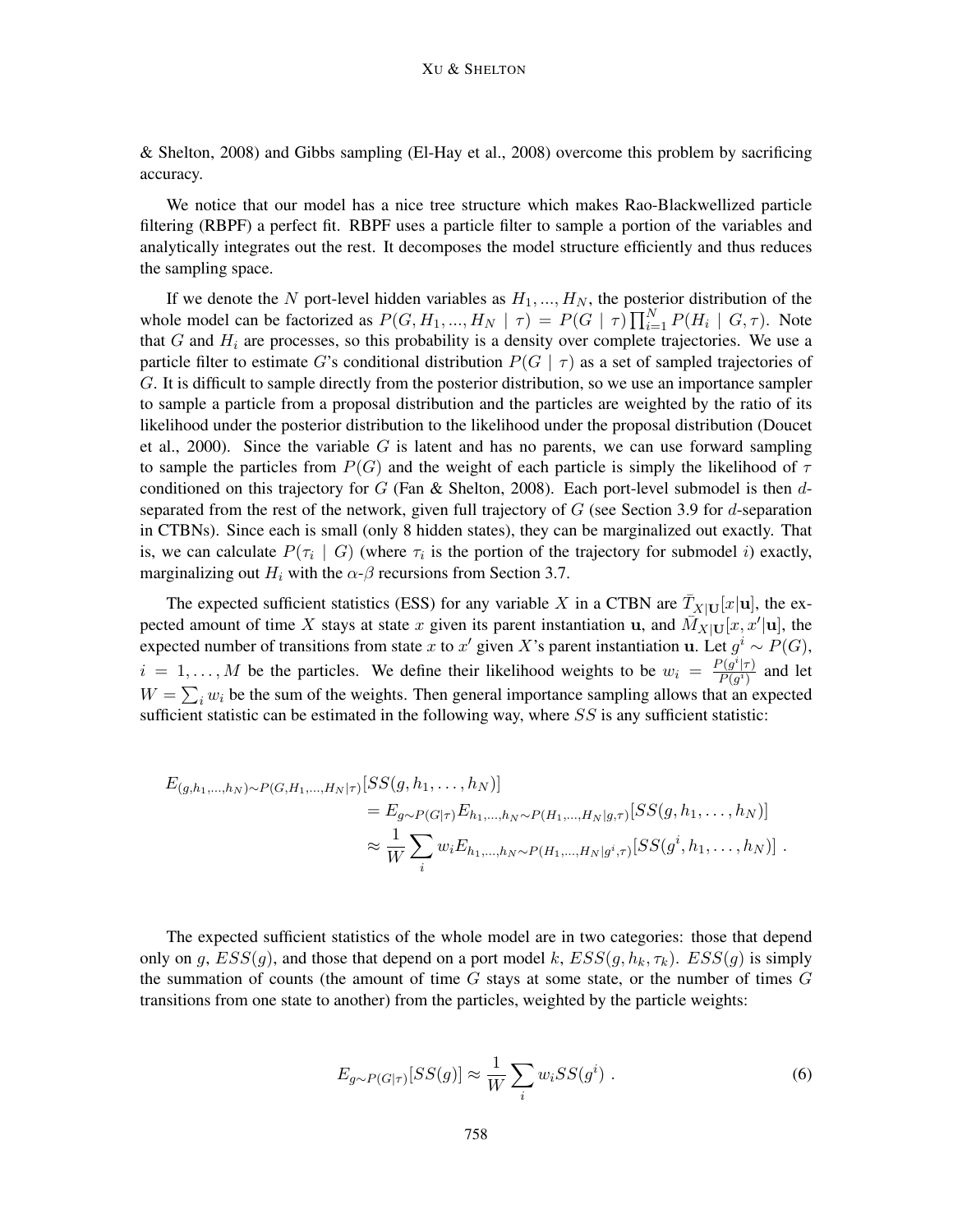Function Wholemodel Estep **input**: current model  $\theta^t$ , evidence  $\tau$ output: Expected sufficient statistics ESS  $ESS := \{ESS(g),ESS(s_1, g), \ldots,ESS(s_n, g)\}$ Initialize ESS as empty For each particle  $g^i \in \{g^1, \ldots, g^M\}, g^i \sim P(G)$ For each  $S_j \in \{S_1, \ldots, S_N\}$  $[P(\tau_j | g^i), ESS(s_j, g^i)] = \textbf{Submodel\_Estep}(g^i, \theta^t [S_j], \tau_j)$ For each  $S_j \in \{S_1, \ldots, S_N\}$  $ESS(s_j, g) = ESS(s_j, g) + \prod_{k \neq j} P(\tau_k | g^i) \times ESS(s_j, g^i)$  $ESS_{g^i} = \mathbf{CountGSS}(g^i)$  $ESS(g) = ESS(g) + \prod_j P(\tau_j|g^i) \times ESS_{g^i}$ Return ESS

Figure 3: Rao-Blackwellized particle filtering Estep for the whole model

 $ESS(q, h_k, \tau_k)$  can be calculated for each submodel independently:

$$
E_{g,h_1,...,h_N \sim P(G,H_1,...,H_N|\tau)}[SS(g, h_k, \tau_k)]
$$
  
\n
$$
\approx \frac{1}{W} \sum_i w_i \int_{h_k} P(h_k|g^i, \tau_k)SS(g^i, h_k, \tau_k) dh_k
$$
  
\n
$$
= \frac{1}{W} \sum_i \frac{\prod_j P(\tau_j|g^i)}{P(\tau)} \int_{h_k} P(h_k|g^i, \tau_k)SS(g^i, h_k, \tau_k) dh_k
$$
  
\n
$$
\propto \frac{1}{W} \sum_i \prod_{j \neq k} P(\tau_j|g^i) \int_{h_k} P(h_k, \tau_k|g^i)SS(g^i, h_k, \tau_k) dh_k . \quad (7)
$$

The integrals are over all possible trajectories for the hidden process  $H_k$ . The first line holds by d-separation (we need only average over the submodel k, given an assignment to  $G$ ). The second line expands the weight. The last line combines the weight term for submodel  $k$  with the terms in the integral to get the likelihood of  $h_k$  and the submodel data. The constant of proportionality will cancel in the subsequent maximization, or it can be reconstructed by noting that  $\sum_x \bar{T}_{X|U}[x|\mathbf{u}]$ should be the total time of the interval.

This last integral,  $\int_{h_k} P(h_k, \tau_k | g^i) S S(g^i, h_k, \tau_k) dh_k$ , and  $P(\tau_j | g^i)$  can be calculated using the technique described by Nodelman et al. (2005), for exact ESS calculation. The calculations are very similar the integrals of Section 3.7, except they intensity matrices can change from interval to interval (they are a function of the sampled trajectory  $g_i$ ).

The full E-step algorithm is shown in Figure 3 ( $s_k$  represents all of the variables in submodel  $k$ ). Function **Submodel Estep** calculates the expected sufficient statistics and the likelihood for a subnet model (Equation 7). Function CountGSS counts the empirical time and transition statistics from the sampled trajectory of  $G$  (Equation 6).

In EM, we use the ESS as if they were the true sufficient statistics to maximize the likelihood with respect to the parameters. For a "regular" CTBN variable  $X$  (such as our hidden variable  $G$ and  $H$ ), Equation 5 performs the maximization. For our toggle variables,  $e.g. P<sub>i</sub>$ , the likelihood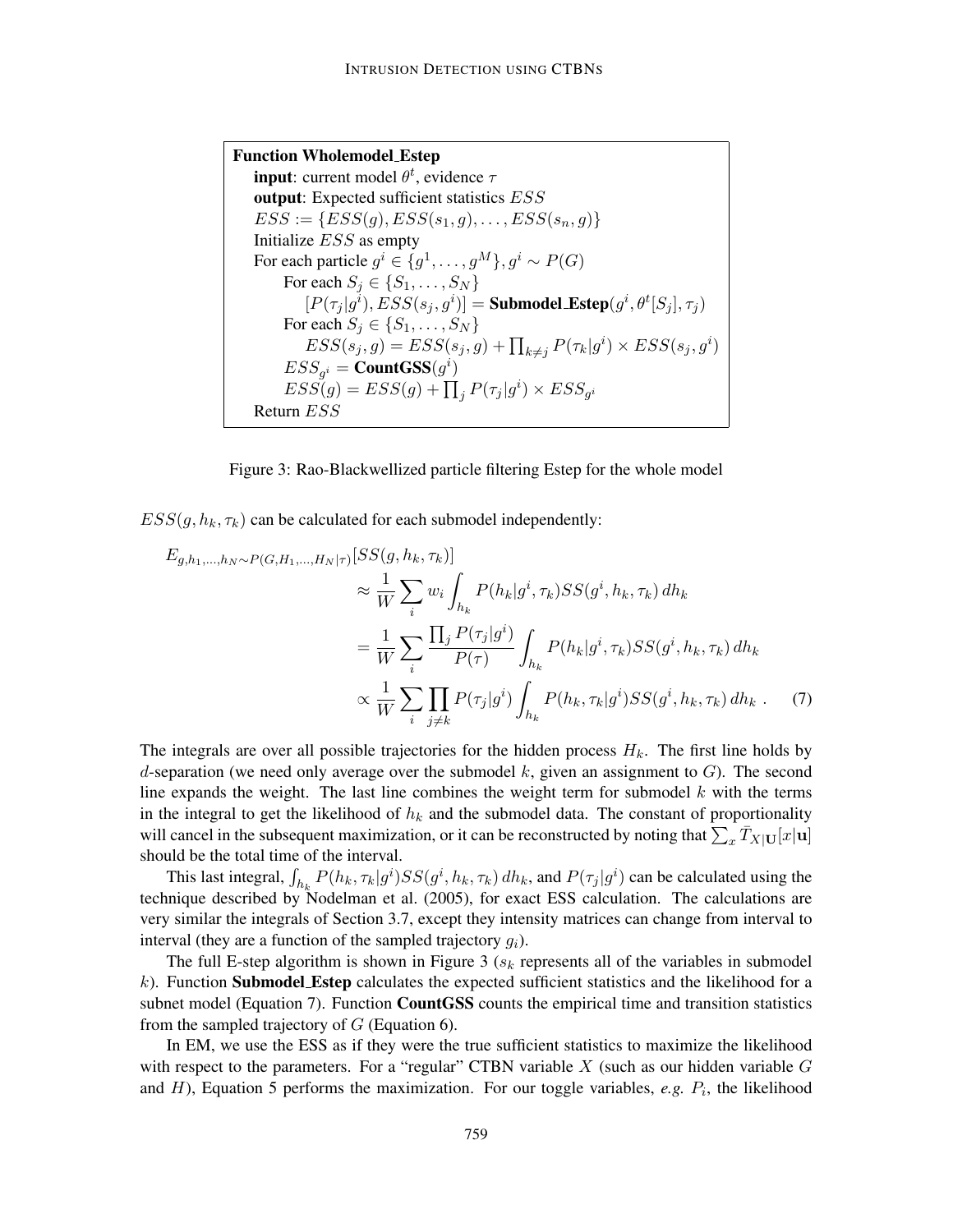component for the toggle variable is

$$
\prod_{\mathbf{u}} Q_{P_i|\mathbf{u}}^{M_{P_i}} \exp(-Q_{P_i|\mathbf{u}} T[U=\mathbf{u}])
$$

which can be found by setting  $q_{x|u}$  to be the same value  $(Q_{P_i|u})$  for all x (tieing the parameters) and simplifying the product over  $x$  in Equation 2. Thus the maximum likelihood parameter estimate is

$$
Q_{P_i|\mathbf{u}}=\frac{M_{P_i}}{T[U=\mathbf{u}]}
$$

where  $M_{P_i}$  is the number of events for variable  $P_i$  and  $Q_{P_i|\mathbf{u}}$  is the only parameter: the rate of switching.

We synchronize the particles at the end of each "window" (see Section 6.1) and resample as normal for a particle filter at those points. That is, we propagate the particles forward, but stop them all at the end of the window, resample based on the weights, and then continue with the new set of particles. In general, the particles are not aligned by time, except at these resampling points.

### 4.3 Online Testing Using Likelihood

Once the CTBN model has been fitted to historic data, we detect attacks by computing the likelihood of a window of the data (see Section 6.1) under the model. If the likelihood falls below a threshold, we flag the window as anomalous. Otherwise, we mark it as normal.

In our experiments, we fix the window to be of a fixed time length,  $T_w$ . Therefore, if the window of interest starts at time T, we wish to calculate  $p(\tau | T, T + T_w] | \tau[0, T]$  where  $\tau[s, t]$ represents the observed connections and packets from time  $s$  to time  $t$ . Again, we use a RBPF to estimate this probability. The samples at time T represent the prior distribution  $P(G | \tau[0,T])$ . Propagating them forward across the window of length  $T_w$  produces a set of trajectories for  $G$ , g<sup>i</sup>. Each submodel k can evalute  $P(\tau_k[T, T + T_w] | g^i)$  by exact marginalization (the sum of the vector  $\alpha_{T+T_w}$ , the forward message). The weighted average (over samples  $g^k$ ) of the product of the submodel probabilities is our estimate of  $P(\tau | T, T + T_w | \mid \tau | 0, T]).$ 

## 5. Anomaly Detection Using System Calls

Now we turn to the problem of detecting anomalies using system call logs.

### 5.1 A CTBN Model for System Calls

System call logs monitor the kernel activities of machines. They record detailed information of the sequence of system calls to operating system. Many malicious attacks on the host can be revealed directly from the internal logs.

We analyze the audit log format of SUN's Solaris Basic Security Module (BSM) praudit audit logs. Each user-level and kernel event record has at least three tokens: header, subject, and return. An event begins with a "header" in the format of: header, record length in bytes, audit record version number, event description, event description modifier, time and date. The "subject" line consists of: subject, user audit ID, effective user ID, effective group ID, real user ID, real group ID, process ID, session ID, and terminal ID consisting of a device and machine name. A "return" with a return value indicating the success of the event closes the record.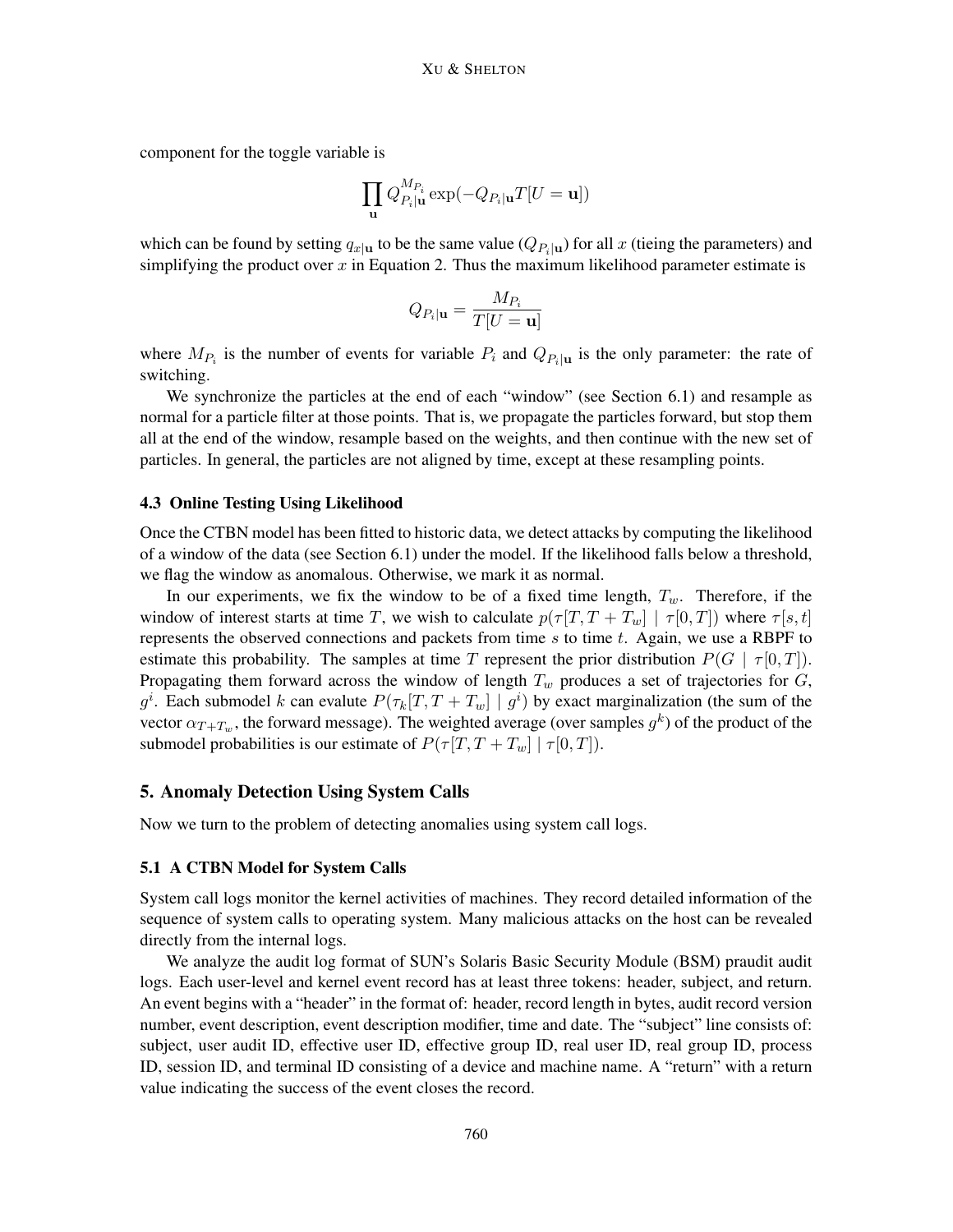

Figure 4: CTBN model for system call data



Figure 5: System call traces with a finite resolution clock (resolution =  $\delta_t$ )

We construct a CTBN model similar to our port-level network model. Individual system calls  $S_1, ..., S_N$ , which are the event description fields in the header token, are transiently observed: they happen instantaneously with no duration. We treat them as toggle variables like packets in the network model. We also introduce a hidden variable  $H$  as a parent of the system calls variables to allow correlations among them. This hidden variable is designed to model the internal state of the machine, although such a semantic meaning is not imposed by our method. Put together, our system call model looks like Figure 4.

If the state space of the hidden variable H is of size  $m$ , the transition rate matrix of H is

$$
\mathbf{Q}_{\mathbf{H}} = \left[ \begin{array}{cccc} -q_{h_1} & q_{h_1h_2} & \dots & q_{h_1h_m} \\ q_{h_2h_1} & -q_{h_2} & \dots & q_{h_2h_m} \\ \vdots & \vdots & \ddots & \vdots \\ q_{h_mh_1} & q_{h_mh_2} & \dots & -q_{h_m} \end{array} \right].
$$

and the transition intensity rate of the toggle variable  $s \in S$  given the current value of its parent H is  $q_{s|h_i}, i = 1, ..., m$ .

To estimate the CTBN model parameters, we again use the expectation maximization (EM) algorithm. The expected sufficient statistics we need to calculate for our model are

- $\bar{M}_{h_i h_j}$ , the expected number of times H transitions from state i to j;
- $\bar{T}_{h_i}$ , the expected amount of time H stays in state i; and
- $\overline{M}_{s|h_i}$ , the expected number of times system call s is evoked when H is in state i.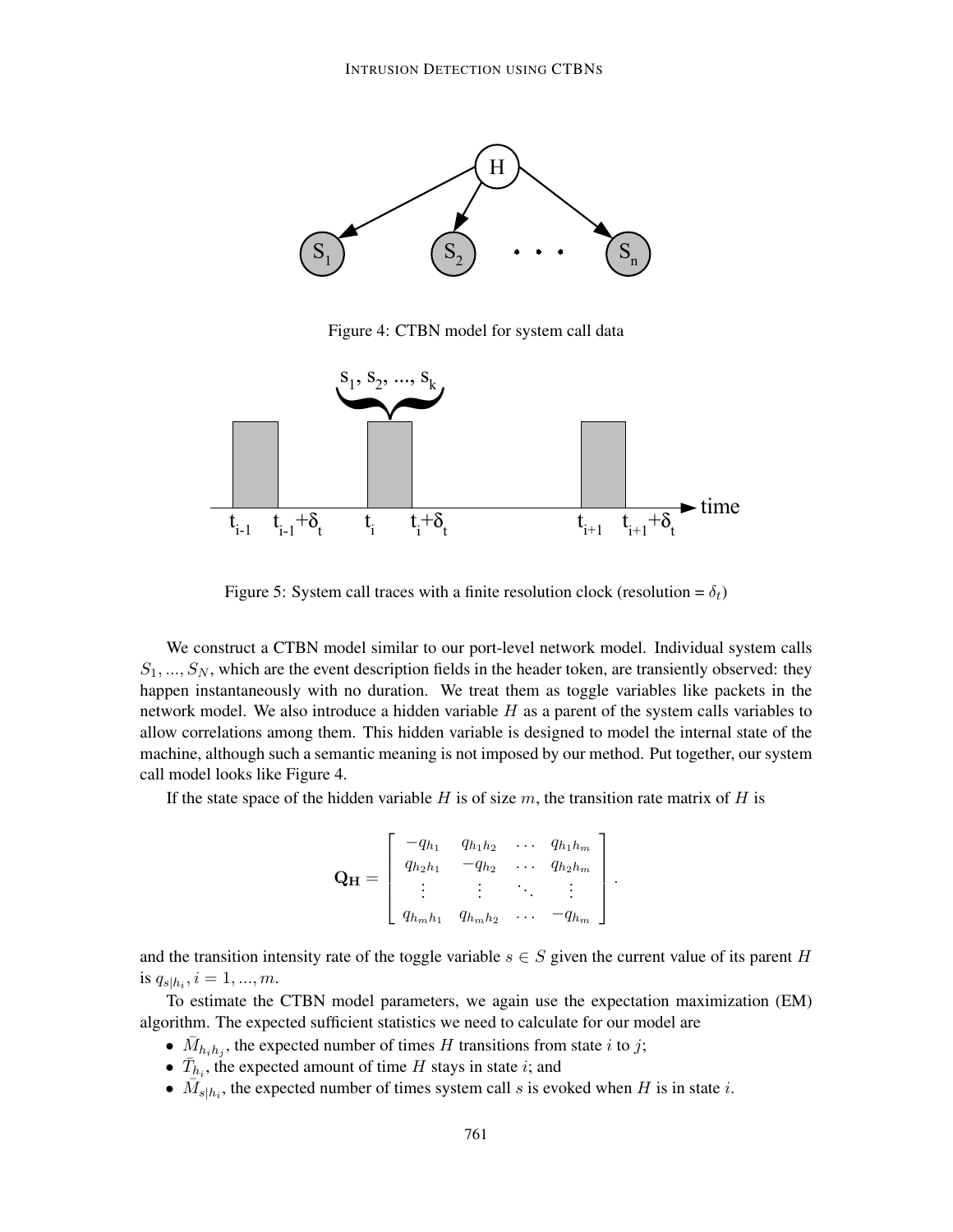The maximum likelihood parameters are

$$
q_{h_i h_j} = \frac{\bar{M}_{h_i h_j}}{\bar{T}_{h_i}}
$$

$$
q_{s|h_i} = \frac{\bar{M}_{s|h_i}}{\bar{T}_{h_i}}.
$$

### 5.2 Parameter Estimation with Finite Resolution Clocks

Because of the finite resolution of computer clocks, multiple instantaneous events (system calls) occur within a single clock tick. Therefore in the audit logs, a batch of system calls may be recorded as being executed at a same time point, rather than their real time stamp, as a result of this finite time accuracy. However, the correct order of the events is kept in the logs. That is, we know exactly that system call  $S_2$  follows  $S_1$  if they are recorded in this order in the audit logs. Thus all the system call timings are only partially observed. This type of partial observation has not previously been considered in CTBN inference. A typical trajectory  $\tau$  over [0, T] of system call data is shown in Figure 5: a batch of system calls are evoked at some time after  $t_i$  but before the next clock tick, followed by a quiet period of arbitrary length, and yet another bunch of events at some time after  $t_{i+1}$  and so on.

Let  $\tau_{t1:t2}$  denote the evidence over interval  $[t1, t2)$ ,  $\tau_{t1:t2+}$  denote the evidence over  $[t1, t2]$ , and  $\tau_{t1-t2}$  denote the evidence over  $(t1, t2)$ . We define the vectors

$$
\alpha_{t_i}^- = p(H_{t_i^-}, \tau_{0:t_i})
$$
  

$$
\beta_{t_i}^+ = p(\tau_{t_i^+,T}|H_{t_i^+})
$$

where  $H_{t_i^-}$  is the value of H just prior to the transition at  $t_i$ , and  $H_{t_i^+}$  is value just afterward. We also define the vectors

$$
\alpha_{t_i} = p(H_{t_i}, \tau_{0:t_i^+})
$$

$$
\beta_{t_i} = p(\tau_{t_i:T}|H_{t_i})
$$

where the evidence at the transition time  $t_i$  is included. We follow the forward-backward algorithm to compute  $\alpha_{t_i}$  and  $\beta_{t_i}$  for all  $t_i$  at which there is an event. To do this, we split any interval  $[t_i, t_{i+1})$ into a "spike" period  $[t_i, t_i + \delta_t]$  ( $\delta_t$  is one resolution clock), during which there is a batch of system calls, and a "quite" period  $[t_i + \delta_t, t_{i+1})$  over which no events exist, and do the propagations separately.

For a "spike" period  $[t_i, t_i + \delta_t)$ , if the observed event sequence is  $s_1, s_2, ..., s_k$ , we construct an artificial Markov process  $X$  with the following intensity matrix.

$$
Q_X=\left[\begin{array}{ccccc} \hat{Q}_H & Q_1 & 0 & \ldots & 0 \\ 0 & \hat{Q}_H & Q_2 & \ldots & 0 \\ \vdots & \vdots & \ddots & \vdots & \vdots \\ 0 & 0 & \ldots & \hat{Q}_H & Q_k \\ 0 & 0 & \ldots & 0 & \hat{Q}_H \end{array}\right].
$$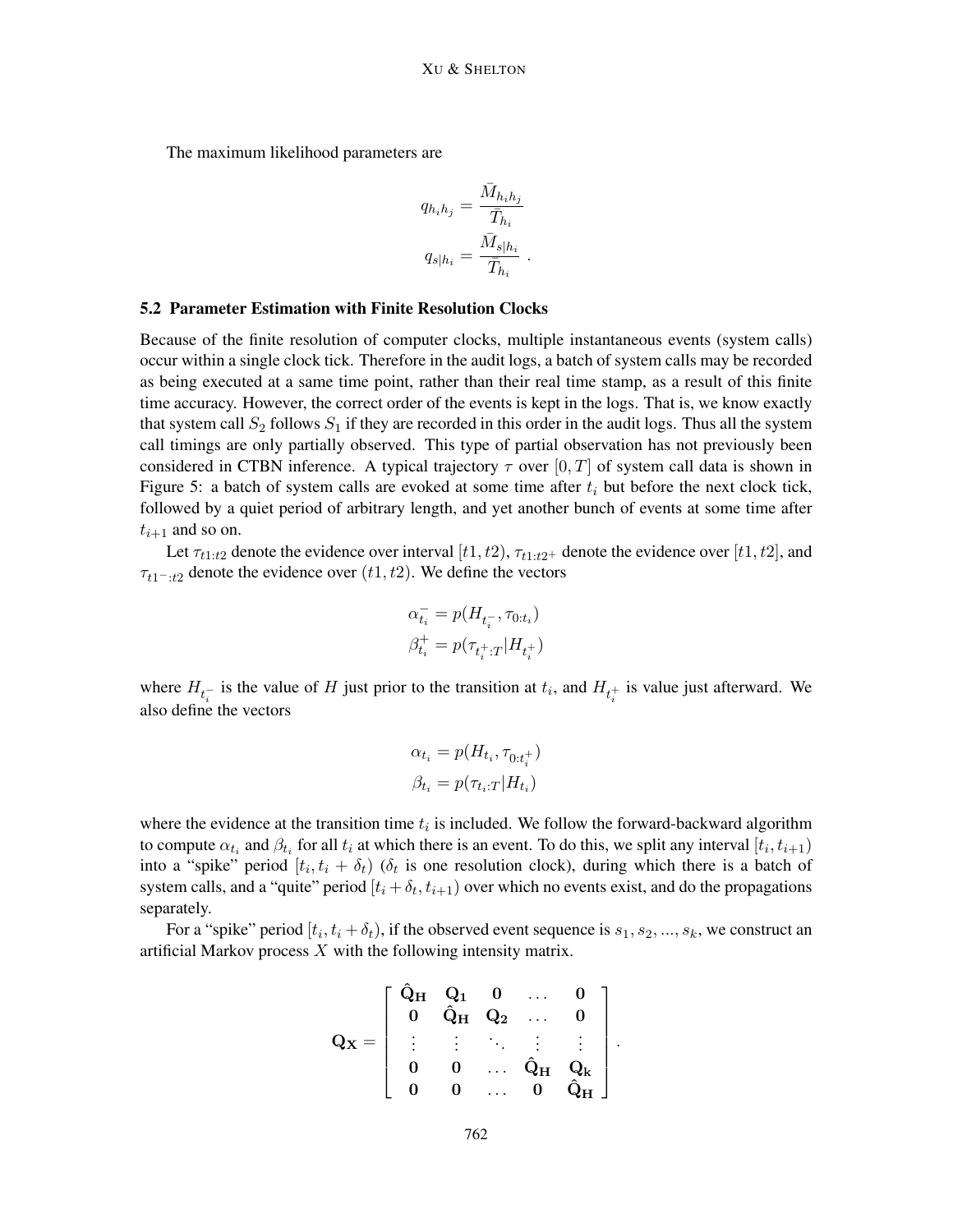where

$$
\hat{\mathbf{Q}}_{\mathbf{H}} = \begin{bmatrix}\n-q_{h_1} - \sum_{s \in S} q_{s|h_1} & q_{h_1h_2} & \cdots & q_{h_1h_m} \\
q_{h_2h_1} & -q_{h_2} - \sum_{s \in S} q_{s|h_2} & \cdots & q_{h_2h_m} \\
\vdots & \vdots & \ddots & \vdots \\
q_{h_mh_1} & q_{h_mh_2} & \cdots & -q_{h_m} - \sum_{s \in S} q_{s|h_m}\n\end{bmatrix}
$$

and

$$
\mathbf{Q_i} = \left[ \begin{array}{cccc} q_{s_i|h_1} & 0 & \dots & 0 \\ 0 & q_{s_i|h_2} & \dots & 0 \\ \vdots & \vdots & \ddots & \vdots \\ 0 & 0 & 0 & q_{s_i|h_m} \end{array} \right]
$$

X tracks the evidence sequence  $s_1 \rightarrow s_2 \rightarrow \dots \rightarrow s_k$ . Q<sub>X</sub> is a square block matrix of dimension  $m \times (k+1)$ . Each block is an  $m \times m$  matrix. The subsystem X has  $k+1$  blocks of states. The first block represents the state of  $H$  before any events. The second block represents  $H$  after exactly one event,  $s_1$ , happens. The third block represents H after  $s_1$  followed by  $s_2$  happens, and so on. The last block represents  $H$  after all the events finish executing in order. The subsystem has zero transition intensities everywhere except along the sequence pass. The diagonal of  $\hat{Q}_H$  is the same matrix as that of  $\mathbf{Q}_{\mathbf{H}}$  except that the transition intensities of all the system call variables are subtracted. This is because the full system includes transitions that were not observed. While those transition rates were set to zero (to force the system to agree with the evidence), such conditioning does not change the diagonal elements of the rate matrix (Nodelman et al., 2002). Within each of the  $k + 1$  states of a block, H can freely change its value. Therefore, the non-diagonal elements of  $\ddot{\mathbf{Q}}_{\mathbf{H}}$  have the same intensities as  $\mathbf{Q}_{\mathbf{H}}$ . Upon transitioning, X can only transit from some state to another according to the event sequence. Therefore, most of the blocks are 0 matrices except those to the immediate right of the diagonal blocks. The transition behavior is described by the matrix  $Q_i$ .  $Q_i$  has 0 intensities on non-diagonal entries because H and S can not change simultaneously. The diagonal element  $Q_i(h, h)$  is the intensities of event  $s_i$  happening, given the current value of the hidden state is  $h$ .

We take the forward pass as an example to describe the propagation; the backward pass can be performed similarly. Right before  $t_i$ ,  $\alpha_{t_i}^-$  has m dimensions. We expand it to  $m(k+1)$  dimensions to form  $\alpha_{t_i}$  which only has non-zero probabilities in the first m states.  $\alpha_{t_i}$  now describes the distribution over the subsystem X.  $\alpha_{t_i}e^{\mathbf{Q_x}\delta_t}$  represents the probability distribution at time  $t_i + \delta_t$ , given that some prefix of the observed sequence occurred. We take only the last  $m$  state probabilities to condition on the entire sequence happening, thus resulting in an m-dimensional vector,  $\alpha_{t_i+\delta_t}$ .

For a "quiet" period  $[t_i + \delta_t, t_{i+1})$ , no evidence is observed. Therefore  $\alpha_{t_i + \delta_t}$  is propagated to  $\alpha_{t_{i+1}}$  using  $\ddot{\mathbf{Q}}_{\mathbf{H}}$ , the rate matrix conditioned on only H events occuring:

$$
\alpha_{t_{i+1}} = \alpha_{t_i + \delta_t} \exp(\hat{\mathbf{Q}}_{\mathbf{H}}(\mathbf{t}_{i+1} - \mathbf{t}_i - \delta_{\mathbf{t}})) \ .
$$

When we are done with the full forward-backward pass over the whole trajectory, we can calculate the expected sufficient statistics  $\bar{M}_{h_ih_j}, \bar{T}_{h_i}$  and  $\bar{M}_{s|h_i}.$  Again, we refer to the work of Nodelman et al. (2005) for the algorithm.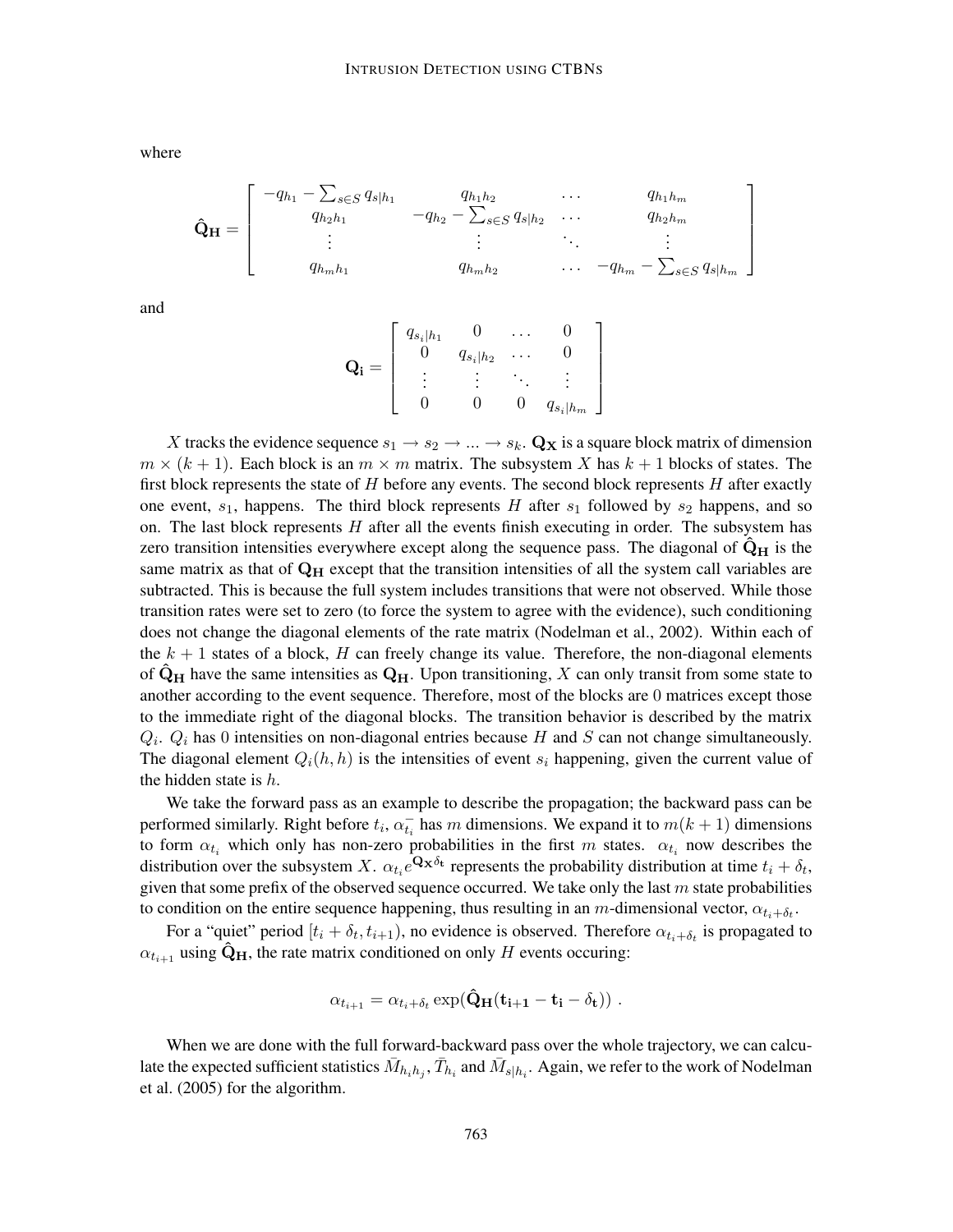## 5.3 Testing Using Likelihood

Once we have learned the model from the normal process in the system call logs, we calculate the log-likelihood of a future process under the model. The log-likelihood is then compared to a predefined threshold. If it is below the threshold, a possible anomaly is indicated. With only a single hidden variable, these calculations can be done exactly.

## 6. Evaluation

To evaluate our methodology, we constructed experiments on two different types of data: network traffic traces and system call logs. In the following sections, we show the experiment results on both tasks.

A dynamic Bayesian network (DBN) is another popular technique for graphical modeling of temporal data. Because they slice time, events without state changes (instantaneous events) are difficult to model. Any reasonable time resolution will result with multiple events for the same variable over one time period. There is no standard way of encoding this in a DBN. If we use a toggle variable, it only records the parity of the number of events over the time interval. Furthermore, for the NIDS, events are *very* bursty. During active times, multiple packets are emited per second. During inactive times, there may be no activity for hours. Finding a suitable sampling rate that maintains the efficency of the model is difficult. For the HIDS, the problem is more acute. We do not know of any way of modeling timing ambiguity in a DBN without throwing away all timing information or adding a mathematical framework that essentially turns the DBN into the CTBN described here. In general, we could not find a suitable way to apply a DBN to these problems without essentially turning the DBN into a CTBN by *very* finely slicing time and then applying numeric tricks to speed up inference that amount to converting the stochastic matrices into rate matrices and using numeric integration for the matrix exponential.

We have compared against current adaptive methods for each problem individually. These include nearest neighbor, support vector machines, and sequence time-delaying embedding. We give further details on these methods below.

## 6.1 Experiment Results on Network Traffic

In this section, we present our experiment results on NIDS.

### 6.1.1 DATASETS

We verify our approach on two publicly available real network traffic trace repositories: the MAWI working group backbone traffic MAWI and the LBNL/ICSI internal enterprise traffic LBNL.

The MAWI backbone traffic is part of the WIDE project which has collected raw daily packet header traces since 2001. It records the network traffic through the inter-Pacific tunnel between Japan and the USA. The dataset uses tcpdump and IP anonymizing tools to record 15-minute traces every day, and consists mostly of traffic from or to Japanese universities. In our experiment, we use the traces from January 1st to 4th of 2008, with 36,592,148 connections over a total time of one hour.

The LBNL traces are recorded from a medium-sized site, with emphasis on characterizing internal enterprise traffic. Publicly released in an anonymized form, the LBNL data collects more than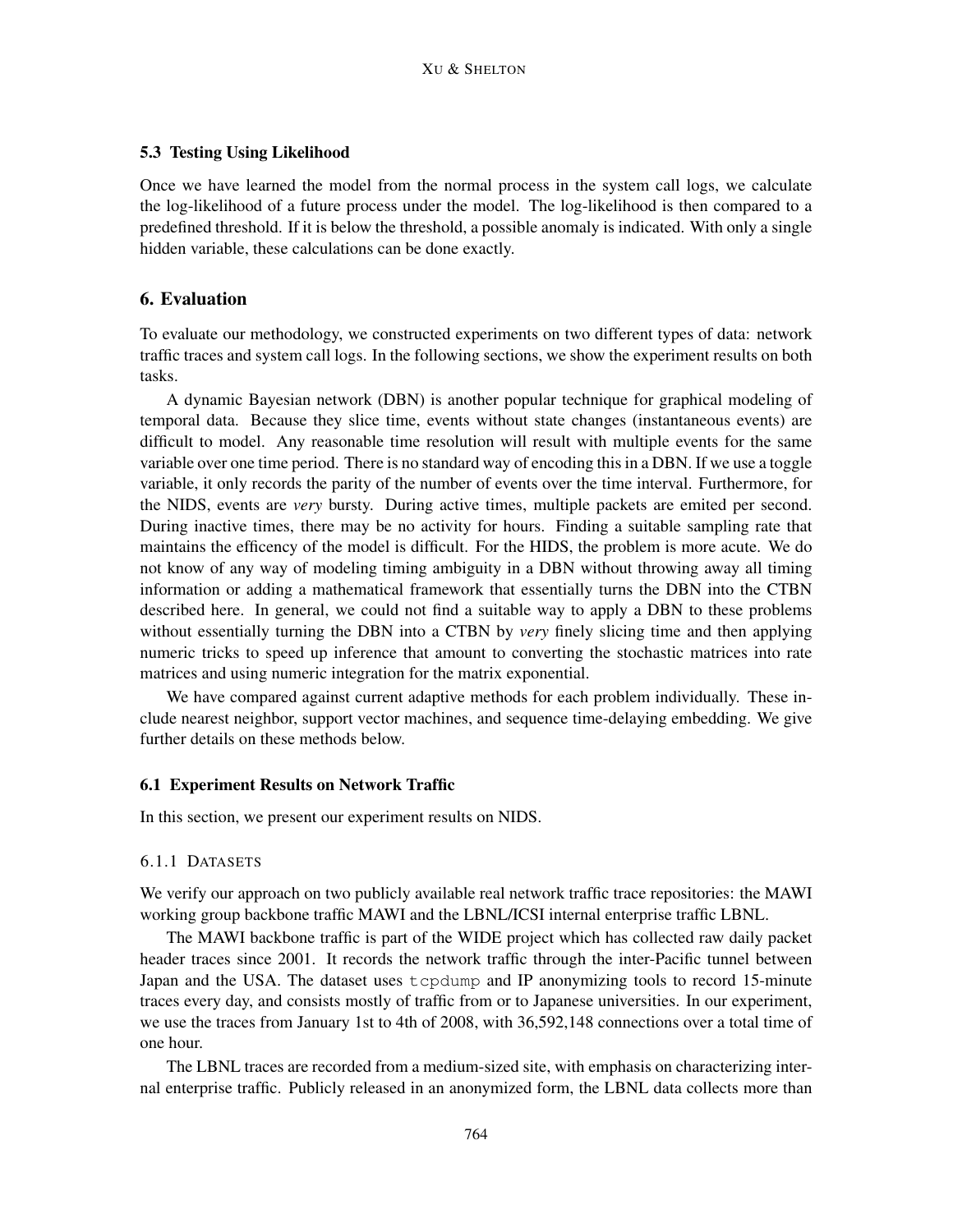- # packets flowing from source to destination
- # packets flowing from destination to source
- # connections by the same source in the last 5 seconds

# connections to the same destination in the last 5 seconds

# different services from the same source in the last 5 seconds

# different services to the same destination in the last 5 seconds

# connections by the same source in the last 100 connections

# connections to the same destination in the last 100 connections

# connections with the same port and source in the last 100 connections

# connections with the same port and destination in the last 100 connections

Figure 6: Features for nearest neighbor approach from the work of (Lazarevic et al., 2003).

100 hours network traces from thousands of internal hosts. From what is publicly released, we take one hour traces from January 7th, 2005 (the latest date available), with 3,665,018 total connections.

## 6.1.2 WORM DETECTION

We start with the problem of worm detection. We split traffic traces for each host: half for training and half for testing. We learn a CTBN model from the training data for each of the hosts. Since the network data available are clean traffic with no known intrusions, we inject real attack traces into the testing data. In particular, we inject IP Scanner, W32.Mydoom, and Slammer. We then slide a fixed-time window over the testing traces, report a single log-likelihood value for each sliding window, and compare it with a predefined threshold. If it is below the threshold, we predict it as an abnormal time period. We define the ground truth for a window to be abnormal if any attack traffic exists in the interval, and normal otherwise. The window size we use is 50 seconds. We only consider windows that contain at least one network event.

We compare our method employing RBPF with our previous factored CTBN model (Xu & Shelton, 2008), connection counting, nearest neighbor, Parzen-window detector (Yeung & Chow, 2002), and one-class SVM with a spectrum string kernel (Leslie, Eskin, & Noble, 2002).

The connection counting method is straightforward. We score a window by the number of initiated connections in the window. As most worms aggregate many connections in a short time, this method captures this particular anomaly well.

To make nearest neighbor competitive, we try to extract a reasonable set of features. We follow the feature selection of the work of Lazarevic et al. (2003), who use a total of 23 features. Not all of their features are available in our data. Those available are shown in Figure 6. Notice that these features are associated with each connection record. To apply the nearest neighbor method to our window based testing framework, we first calculate the nearest distance of each connection inside the window to the training set (which is composed of normal traffic only), and assign the maximum among them as the score for the window. Similarly, for the Parzen window approach, we apply the same feature set and assign the maximum density among all the connections inside a window to be the score of that window.

Besides the above feature-based algorithms, we would also like to see how sequence-based approaches compare against our methods. These algorithms are widely used in network anomaly detection. Like our approach, they treat the traffic traces as stream data so that sequential contexts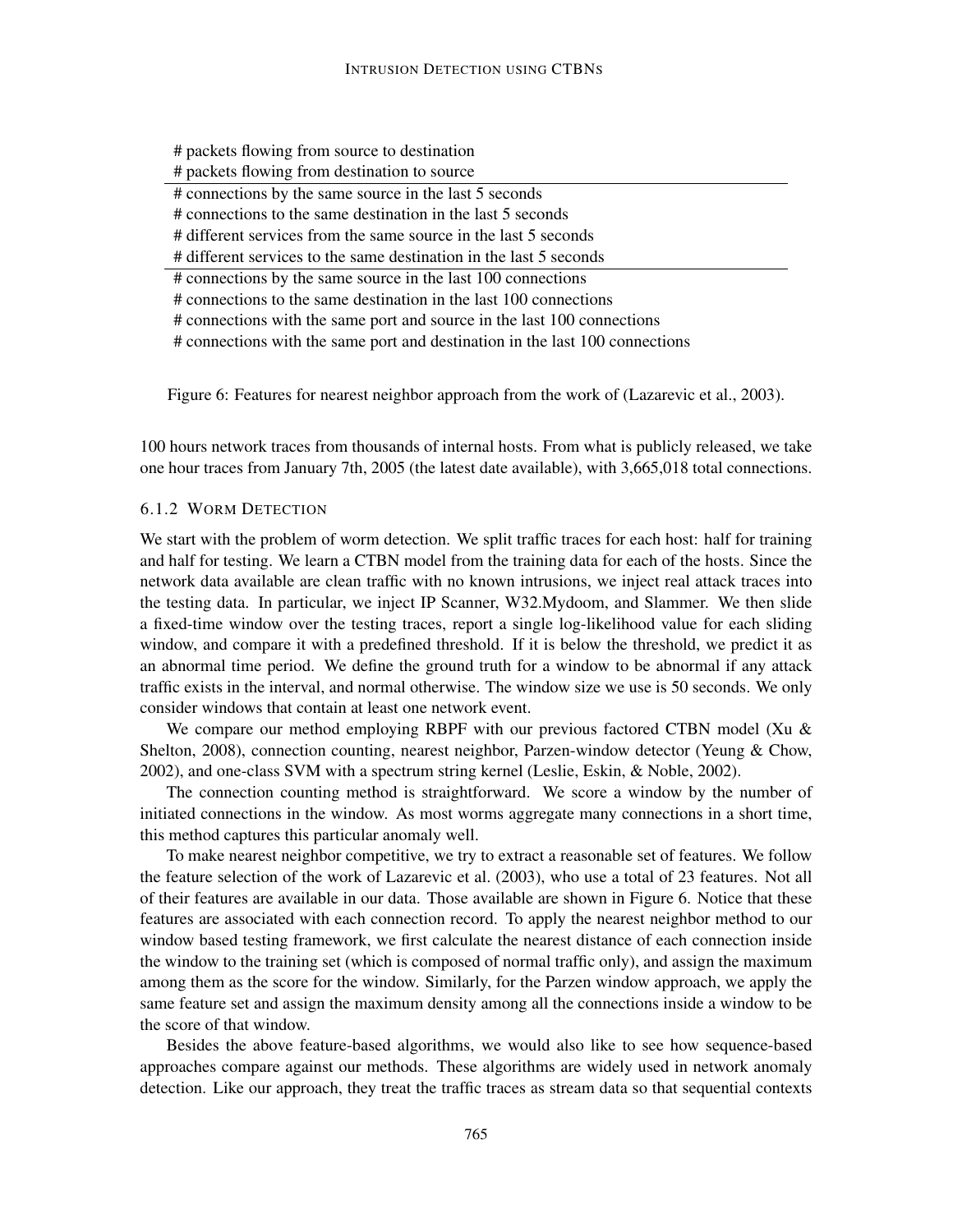#### XU & SHELTON

can be explored. One-class SVM with spectrum string kernel was chosen for comparison. We implemented a spectrum kernel in the LIBSVM library (Chang  $&$  Lin, 2001). We give the network activities (such as a connection starting or ending, or a packet emmision or receipt) inside each portlevel submodel a distinct symbol. The sequence of these symbols are fed to the algorithm as inputs. A decision surface is trained from normal training traffic. In testing, for each sliding window, the distance from this window string to the decision hyperplane is reported as the window score. We also tried experiments using the edit distance kernel, but their results are dominated by the spectrum kernel, so we do not report them here.



Figure 7: ROC curves of testing results on IP scanning attack, Mydoom attack and Slammer attack.  $\beta = 0.001$ . Top: MAWI. Bottom: LBNL.

When injecting the attack traffic, we randomly pick a starting point somewhere in the first half of the test trace and insert worm traffic for a duration equal to  $\alpha$  times the length of the full testing trace. The shorter  $\alpha$  is, the harder it is to detect the anomaly. We choose  $\alpha$  to be 0.02% for all the experiments in this work to challenge the detection tasks. We also scaled back the rates of the worms. When running at full speed, a worm is easy to detect for any method. When it slows down (and thus blends into the background traffic better), it becomes more difficult to detect. We let  $\beta$  be the scaling rate (*e.g.* 0.1 indicates a worm running at one-tenth of its normal speed).

For our method, we set the state space of variable  $G$  to be 4 and variable  $H$  to be 8. We use 100 samples for particle filtering, and resample the particles after every 50 seconds. For the SVM spectrum kernel method, we choose the sub-sequence length to be 5 and the parameter  $\nu$  to be 0.8.

We show the ROC curves of all the methods in Figure 7. The curves show the overall performance on the 10 most active hosts for each dataset. Each point on the curves corresponds to a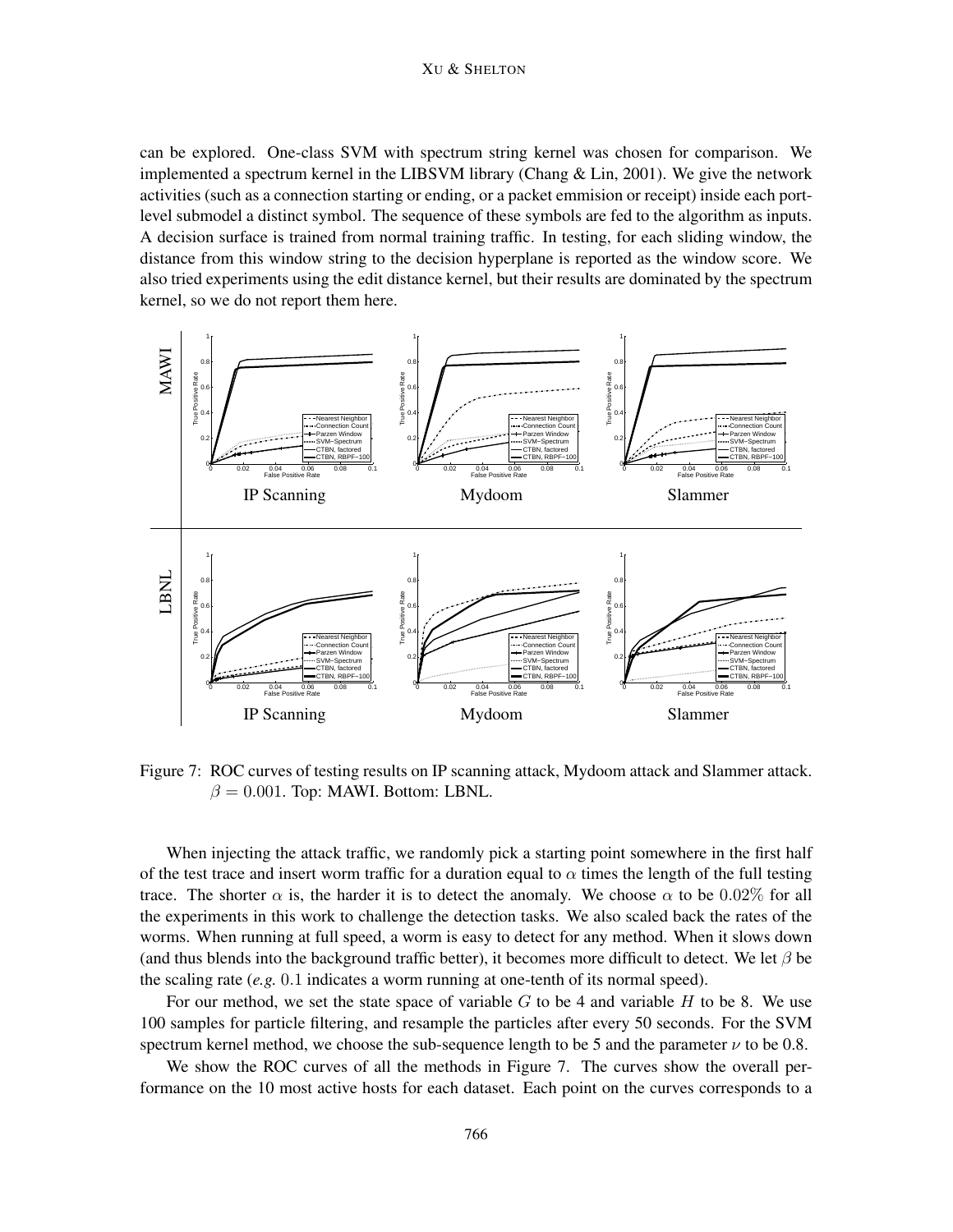different threshold of the algorithm. Our CTBN method out-performs the other algorithms except in the single case of the Mydoom attack against a background of the LBNL traffic. In many cases, the advantages of the CTBN approach are pronounced.

For all of the MAWI data, the factored and non-factored CTBN models perform comparably. We believe this is because the data only captures connections that traverse a trans-Pacific link. Therefore, not all of the connections in or out of a machine are represented. This makes reasoning about the global pattern of interaction for a machine difficult. For the LBNL data, one attack (IP scanning) shows no advantage to a non-factored model. One attack (Mydoom) shows a distinct advantage. And one attack (Slammer) indicates some advantage, depending on the desired false positive rate. This demonstrate some advantage to jointly modeling the traffic across all ports, although it is clear this advantage is not uniform over traffic patterns and attack types.



Figure 8: ROC curves of testing results for Slammer attack on MAWI dataset demonstrating the effect of slowing the attack rate. Left:  $\beta = 0.01$ . Right:  $\beta = 0.001$ 

We also show how the ROC curves shift as we scale back the worm running speed  $\beta$  in Figure 8. As firewalls are built to be more sensitive to block malicious traffic, worms have to act more stealthy to sneak through. We demonstrate the robustness of our method compared to the best competitor (connection counts) to the speed of the worm's attack.

### 6.1.3 HOST IDENTIFICATION

Identifying individual hosts based on their network traffic patterns is another useful application of our model. For instance, a household usually installs a network router. Each family member's computer is connected to this router. To the outside Internet, the network traffic going out of the router behaves as if it is coming from one peer, but it is actually coming from different people. Dad will possibly read sports news while kids surf on social networks. It is interesting as well as useful to tell which family member is contributing the current network traffic. Host identification can also be used to combat identity theft. When a network identity is abused by the attacker, host identification techniques can help the network administrator tell whether the current network traffic of this host is consistent with its usual pattern or not.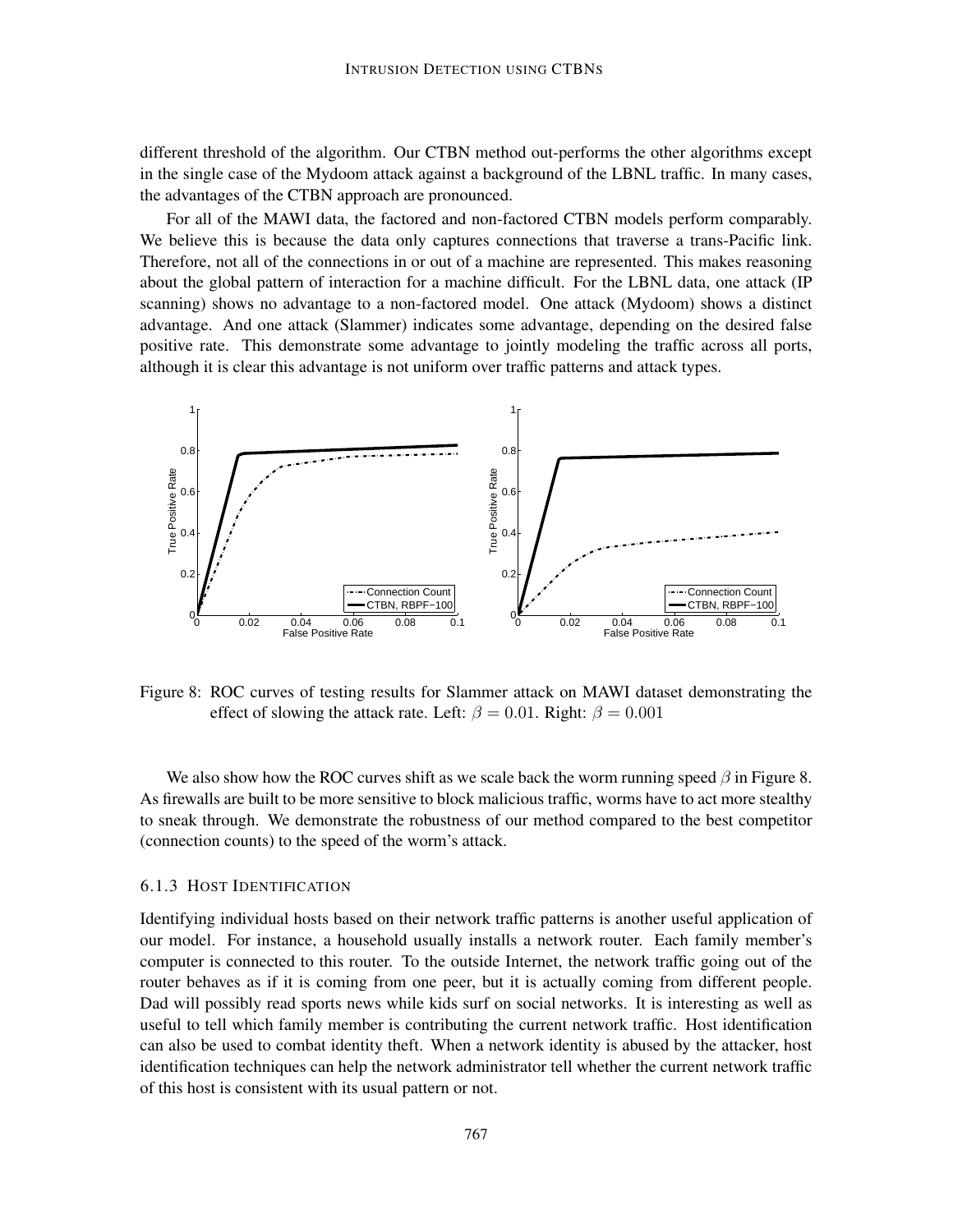#### XU & SHELTON

The first set of experiments we construct is a host model fitting competition. The same 10 hosts picked for the worm detection tasks from LBNL dataset compose our testing pool. We learn the coupled CTBN model for each host. We split the test traces (clean) of a particular host into segments with lengths of 15 seconds. For each of the segments, we compute the log-likelihood of the segment under the learned model from all the hosts (including its own), and label the segment with the host that achieves the highest value. We compute a confusion matrix C whose element  $C_{ij}$ equals the fraction of test traces of host i for which model j has highest log-likelihood. We expect to see the highest hit rates fall on the diagonals because ideally a host should be best described by its own model. Table 9 shows our results on the dataset of LBNL. The vast majority of traffic windows are assigned to the correct host. With the exception of host 1, the diagonals are distinctly higher than other elements in the same row. For comparison, we performed the same experiment using SVM spectrum kernel method. Again, we selected the sub-sequence length to be 5 and the parameter  $\nu$  to be 0.8. We tried multiple methods for normalization (of the distance to the hyperplane) and variations of parameters. All produced very poor results with almost all of the windows assigned to a single host. We omit the table of results.

| Host | 1              | $\mathbf{2}$ | 3              | 4        | 5                | 6        | 7              | 8              | 9              | 10             |
|------|----------------|--------------|----------------|----------|------------------|----------|----------------|----------------|----------------|----------------|
| 1    | 0.09           | 0.41         | 0.47           | $\theta$ | $\theta$         | $\Omega$ | 0              | 0.03           | $\theta$       | $\overline{0}$ |
| 2    | 0.06           | 0.50         | 0.31           | $\theta$ | $\boldsymbol{0}$ | 0.13     | $\Omega$       | $\theta$       | $\overline{0}$ | $\overline{0}$ |
| 3    | 0              | 0            | 1              | $\theta$ | $\overline{0}$   | $\Omega$ | 0              | $\overline{0}$ | $\theta$       | $\overline{0}$ |
| 4    | $\overline{0}$ | $\theta$     | $\overline{0}$ | 1        | $\overline{0}$   | $\theta$ | $\overline{0}$ | $\overline{0}$ | $\overline{0}$ | $\overline{0}$ |
| 5    | $\theta$       | 0.08         | 0.13           | $\theta$ | 0.68             | 0.06     | 0.03           | 0.01           | $\theta$       | 0.01           |
| 6    | $\Omega$       | 0.20         | 0.03           | $\theta$ | 0.01             | 0.74     | 0              | 0.02           | $\theta$       | $\overline{0}$ |
| 7    | 0.25           | 0            | 0.06           | 0.02     | 0                | $\theta$ | 0.66           | $\theta$       | $\theta$       | 0.01           |
| 8    | 0              | 0.08         | 0.28           | 0        | 0                | 0.05     | $\Omega$       | 0.59           | $\theta$       | $\overline{0}$ |
| 9    | 0.04           | 0.05         | 0.13           | 0.01     | 0.01             | 0.01     | 0.02           | $\theta$       | 0.73           | $\theta$       |
| 10   | 0              | 0.03         | 0.18           | 0.01     | 0                | 0.15     | 0.03           | 0.03           | 0              | 0.57           |

Figure 9: Confusion matrix for LBNL for host identification using CTBN

Our second experiment is a host traffic differentiation task. We mingle the network traffic from another host with the analyzed host. We expect the detection method to successfully tell apart the two. To verify this idea, we pick one host among the 10 we choose above from LBNL dataset and split its traffic evenly into training and testing. We again learn the model from training data. For testing data, we randomly choose a period and inject another host's traffic as if it were a worm. Our goal is to identify the period as abnormal since the host's traffic is no longer its own behavior. Figure 10 displays the results from two such combination tests. The parameters for injecting the traffic as a worm are  $\alpha = 0.02$ ,  $\beta = 0.001$ . In the left graph, the nearest neighbor and Parzen window curve overlap, and both CTBN curves overlap. In the right graph, the coupled CTBN curve substantially outperforms all the other curves.

## 6.2 Experiment Results on System Call Logs

In this section, we present our experiment results on HIDS.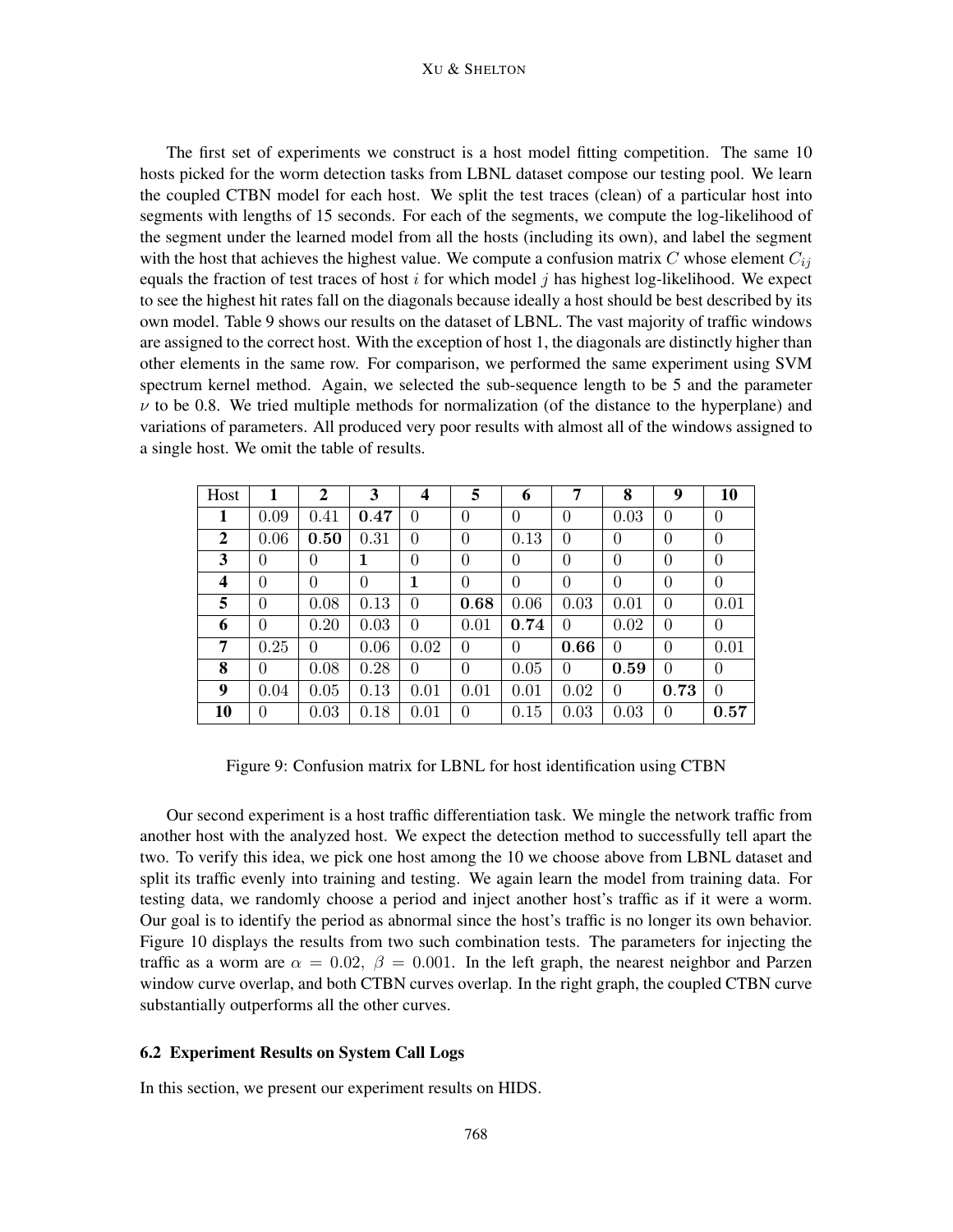

Figure 10: ROC curves of testing results on host identification on the LBNL data. Left: host 1, Nearest neighbor curve and Parzen window curve overlap, both CTBN curves overlap. Right: host 2.

| Week           | # normal  | # attack       |             |              |             |              |
|----------------|-----------|----------------|-------------|--------------|-------------|--------------|
|                |           |                | System Call | # occurrence | System Call | # occurrence |
|                | processes | processes      | close       | 123403       | execve      | 1741         |
| л.             | 786       | $\overline{2}$ |             |              |             |              |
| $\overline{2}$ | 645       |                | ioctl       | 68849        | chdir       | 1526         |
|                |           | 4              | mmap        | 60886        | chroot      | 328          |
| 3              | 775       | 20             |             |              |             |              |
| 4              | 615       | 331            | open        | 42479        | unlink      | 26           |
|                |           |                | fcntl       | 7416         | chown       | 23           |
| 5              | 795       | 10             |             |              |             |              |
|                |           |                | stat        | 6429         | mkdir       | 4            |
| 6              | 769       | 24             | access      | 2791         | chmod       |              |
| 7              | 584       | 0              |             |              |             |              |
|                |           |                |             |              |             |              |

Figure 11: Left: DARPA BSM process summary. Right: DARPA BSM system call summary

## 6.2.1 DATASET

The dataset we used is the 1998 DARPA Intrusion Detection Evaluation Data Set from MIT Lincoln Laboratory. Seven weeks of training data that contain labeled network-based attacks in the midst of normal background data are publicly available at the DARPA website. The Solaris Basic Security Module (BSM) praudit audit data on system call logs are provided for research analysis. We follow Kang, Fuller, and Honavar (2005) to cross-index the BSM logs and produce a labeled list file that labels individual processes. The resulting statistics are shown on the left table of Figure 11. The frequency of all the system calls appearing in the dataset is summarized in descending order on the right of Figure 11.

## 6.2.2 ANOMALY DETECTION

Our experimental goal is to detect anomalous processes. We train our CTBN model on normal processes only and test on a mixture of both normal and attack processes. The state space of the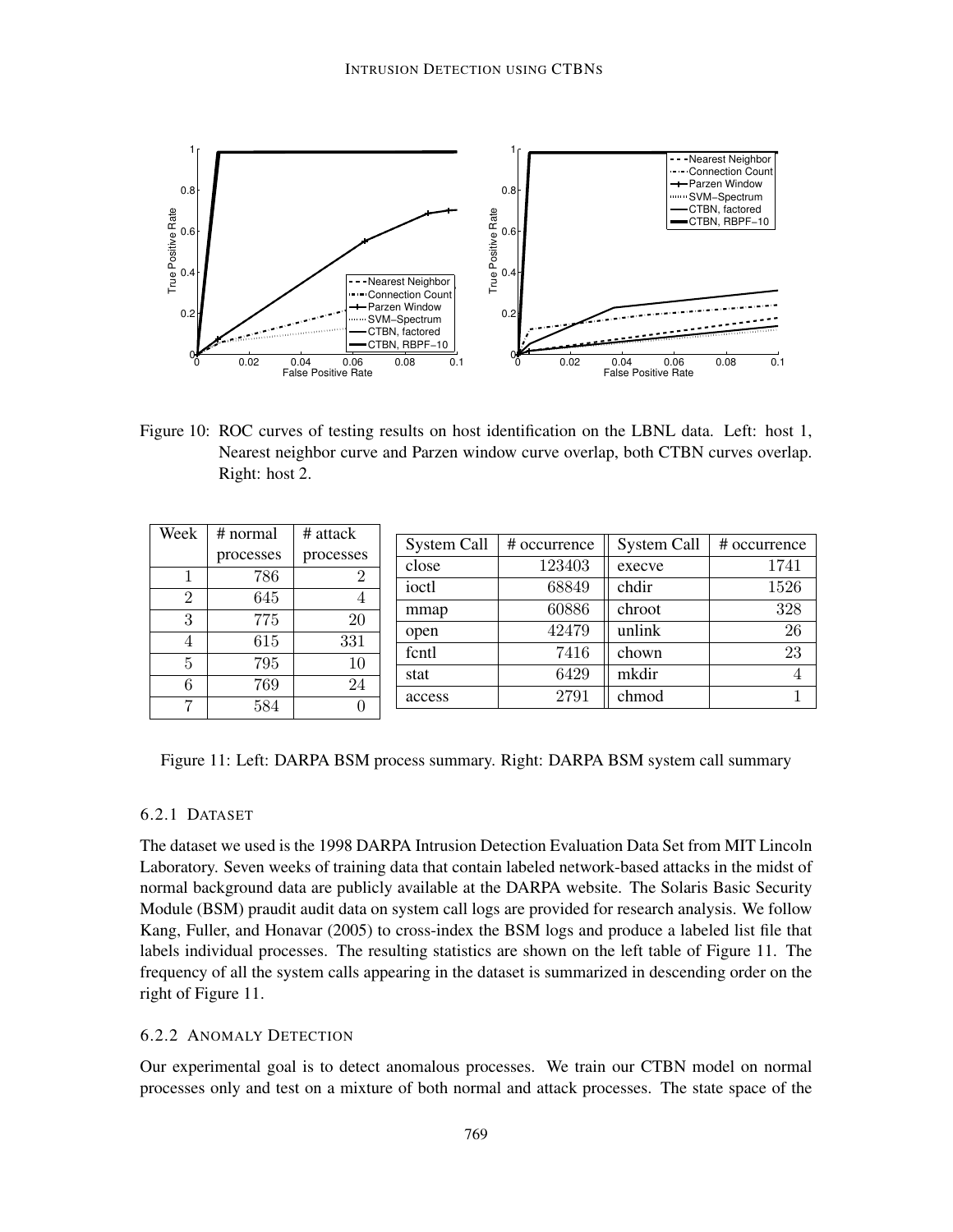

Figure 12: ROC curves for BSM data detection. Left: Training on week 1 and combined testing results on week 2 to 7; Right: Training on week 3 and test on week 4, Stide curve and CTBN curve overlap

hidden variable  $H$  is set to 2. The log-likelihood of a whole process under the learned model represents the score of this process. We compare to the score with a predefined threshold to classify the process as a normal one or a system abuse.

We implement sequence time-delaying embedding (stide) and stide with frequency threshold (t-stide) for comparison (Warrender, Forrest, & Pearlmutter, 1999). These two algorithms build a database of all previously seen normal sequences of system calls and compare the testing sequences with it. They are straightforward and perform very well empirically on most of the system call log datasets. We choose the parameter k, the sequence length to be 5, and  $h$ , the locality frame length, to be 50. The results for t-stide are not shown in the following resulting graphs since they overlapped with stide in almost all cases.

Other approaches we compare against are nearest neighbor and one-class SVM with spectrum string kernel and edit distance kernel. We follow Hu et al. (2003) and transform a process into a feature vector, consisting of the occurrence numbers of each system call in the process. The nearest distance between a testing process and the training set of processes is assigned as the score. For one-class SVM, processes are composed of strings of system calls. Normal processes are used for learning the bounding surface and the signed distance to it is assigned as the score. We set the subsequence length to be 5 and the parameter  $\nu$  to be 0.5. Again, since the edit distance kernel results are dominated by the spectrum kernel, we do not show them.

Figure 12 displays the results from two experiment settings. In the left graph, we train the model on the normal processes from week 1 and test it on all the processes from weeks 2 to 7. In the right graph, we train on normal processes from week 3 and test it on all the processes from week 4, the richest in attack processes volume. Because attacks are relatively rare compared to normal traffic, we are most interested in the region of the ROC curves with small false positive rates. So we only show the curves in the area where the false positive rate falls in the region [0, 0.05]. Our CTBN method beats nearest neighbor and SVM with spectrum kernel in both experiments. stide performs slightly better than our method in the combined test, but achieves the same accuracy in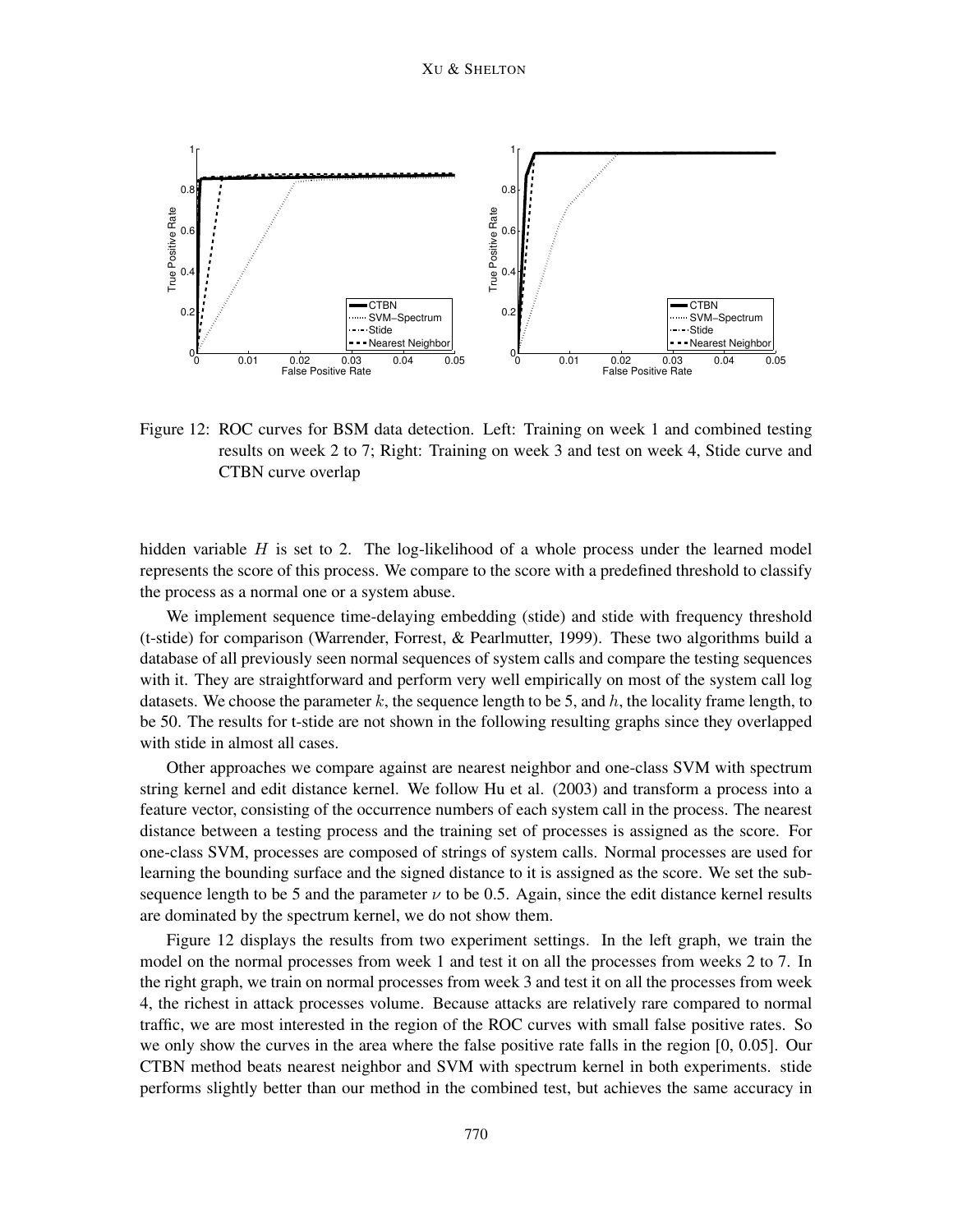the experiment using only week 3 and testing on week 4. The advantage to the CTBN model over stide is that it can be easily combined with other prior knowledge and other data sources (such as the network data from NIDS). We demonstrate that there is no loss of performance from such flexibility.

## 7. Conclusions

In the realm of temporal reasoning, we have introduced two additions to the CTBN literature. First, we demonstrated a Rao-Blackwellized particle filter with continuous evidence. Second, we demonstrated that we can learn and reason about data that contains imprecise timings, while still refraining from discretizing time.

In the realm of intrusion detection, we have demonstrated a framework that performs well on two related tasks with very different data types. By concentrating purely on event timing, without the consideration of complex features, we were able to out-perform existing methods. The continuoustime nature of our model aided greatly in modeling the bursty event sequences that occur in systems logs and network traffic. We did not have to resort to time slicing, either producing rapid slices that are inefficient for quite periods, or lengthy slices that miss the timing of bursty events.

A combination of the two sources of information (system calls and network events) would be straight-forward with the model we have produced. We believe it would result in more accurate detection. The collection of such data is difficult, however; we leave it as an interesting next step.

### Acknowledgments

This project was supported by Intel Research and UC MICRO, by the Air Force Office of Scientific Research (FA9550-07-1-0076), and by the Defense Advanced Research Project Agency (HR0011- 09-1-0030).

## References

- Agosta, J. M., Duik-Wasser, C., Chandrashekar, J., & Livadas, C. (2007). An adaptive anomaly detector for worm detection. In *Workshop on Tackling Computer Systems Problems with Machine Learning Techniques*.
- A.Hofmeyr, S., Forrest, S., & Somayaji, A. (1998). Intrusion detection using sequences of system calls. *Journal of Computer Security*, *6*, 151–180.
- Cha, B. (2005). Host anomaly detection performance analysis based on system call of neuro-fuzzy using soundex algorithm and n-gram technique. In *Systems Communications (ICW)*.
- Chang, C.-C., & Lin, C.-J. (2001). *LIBSVM: a library for support vector machines*. http:// www.csie.ntu.edu.tw/˜cjlin/libsvm.
- Cohn, I., El-Hay, T., Friedman, N., & Kupferman, R. (2009). Mean field variational approximation for continous-time Bayesian networks. In *Uncertainty in Artificial Intelligence*.
- Dewaele, G., Fukuda, K., & Borgnat, P. (2007). Extracting hidden anomalies using sketch and non Gaussian multiresulotion statistical detection procedures. In *ACM SIGCOMM*.
- Doucet, A., de Freitas, N., Murphy, K., & Russel, S. (2000). Rao-Blackwellised particle filtering for dynamic Bayesian networks. In *Uncertainty in Artificial Intelligence*.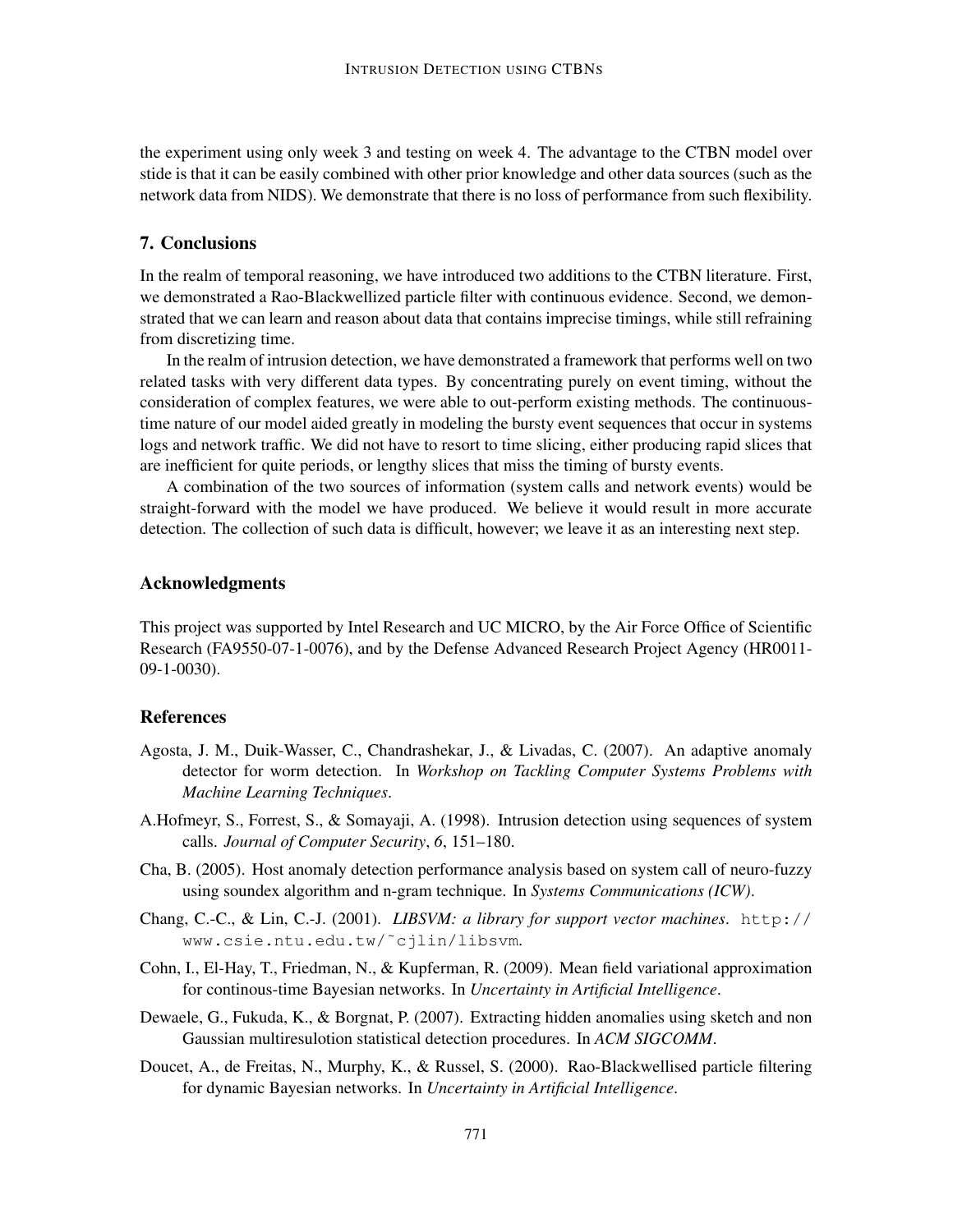- El-Hay, T., Cohn, I., Friedman, N., & Kupferman, R. (2010). Continuous-time belief propagation. In *Proceedings of the Twenty-Seventh International Conference on Machine Learning*.
- El-Hay, T., Friedman, N., & Kupferman, R. (2008). Gibbs sampling in factorized continous-time Markov processes. In *Uncertainty in Artificial Intelligence*.
- Eskin, E. (2000). Anomaly detection over noisy data using learned probability distributions. In *International Conference on Machine Learning*.
- Eskin, E., Arnold, A., Prerau, M., Portnoy, L., & Stolfo, S. (2002). A geometric framework for unsupervised anomaly detection: Detecting intrusions in unlabeled data. In Barbara, D.,  $\&$ Jajodia, S. (Eds.), *Applications of Data Mining in Computer Security*. Kluwer.
- Fan, Y., & Shelton, C. R. (2008). Sampling for approximate inference in continuous time Bayesian networks. In *Symposium on Artificial Intelligence and Mathematics*.
- Fan, Y., & Shelton, C. R. (2009). Learning continuous-time social network dynamics. In *Proceedings of the Twenty-Fifth International Conference on Uncertainty in Artificial Intelligence*.
- Forrest, S., A.Hofmeyr, S., Somayaji, A., & A.Longstaff, T. (1996). A sense of self for unix processes. In *IEEE Symposium on Security and Privacy*, pp. 120–128.
- Hu, W., Liao, Y., & Vemuri, V. (2003). Robust support vector machines for anomaly detection in computer security. In *International Conference on Machine Learning and Applications*.
- Kang, D.-K., Fuller, D., & Honavar, V. (2005). Learning classifiers for misuse detetction using a bag of system calls representation. In *IEEE International Conferences on Intelligence and Security Informatics*.
- Karagiannis, T., Papagiannaki, K., & Faloutsos, M. (2005). BLINC: Multilevel traffic classification in the dark. In *ACM SIGCOMM*.
- Kruegel, C., Mutz, D., Robertson, W., & Valeur, F. (2003). Bayesian event classification for intrusion detection. In *Annual Computer Security Applications Conference*.
- Lakhina, A., Crovella, M., & Diot, C. (2005). Mining anomalies using traffic feature distributions. In *ACM SIGCOMM*, pp. 21–26.
- Lazarevic, A., Ertoz, L., Kumar, V., Ozgur, A., & Srivastava, J. (2003). A compare study of anomaly detection schemes in network intrusion detection. In *SIAM International Conference on Data Mining*.
- LBNL. LBNL/ICSI enterprise tracing project.. http://www.icir.org/ enterprise-tracing/Overview.html/.
- Leslie, C., Eskin, E., & Noble, W. S. (2002). The spectrum kernel: A string kernel for SVM protein classification. In *Pacific Symposium on Biocomputing 7:566-575*.
- Malan, D. J., & Smith, M. D. (2005). Host-based detection of worms through peer to peer cooperation. In *Workshop on Rapid Malcode*.
- MAWI. MAWI working group traffic archive.. http://mawi.nezu.wide.ad.jp/mawi/.
- Moore, A. W., & Zuev, D. (2005). Internet traffic classification using Bayesian analysis techniques. In *ACM SIGMETRICS*.
- Ng, B., Pfeffer, A., & Dearden, R. (2005). Continuous time particle filtering. In *National Conference on Artificial Intelligence*, pp. 1360–1365.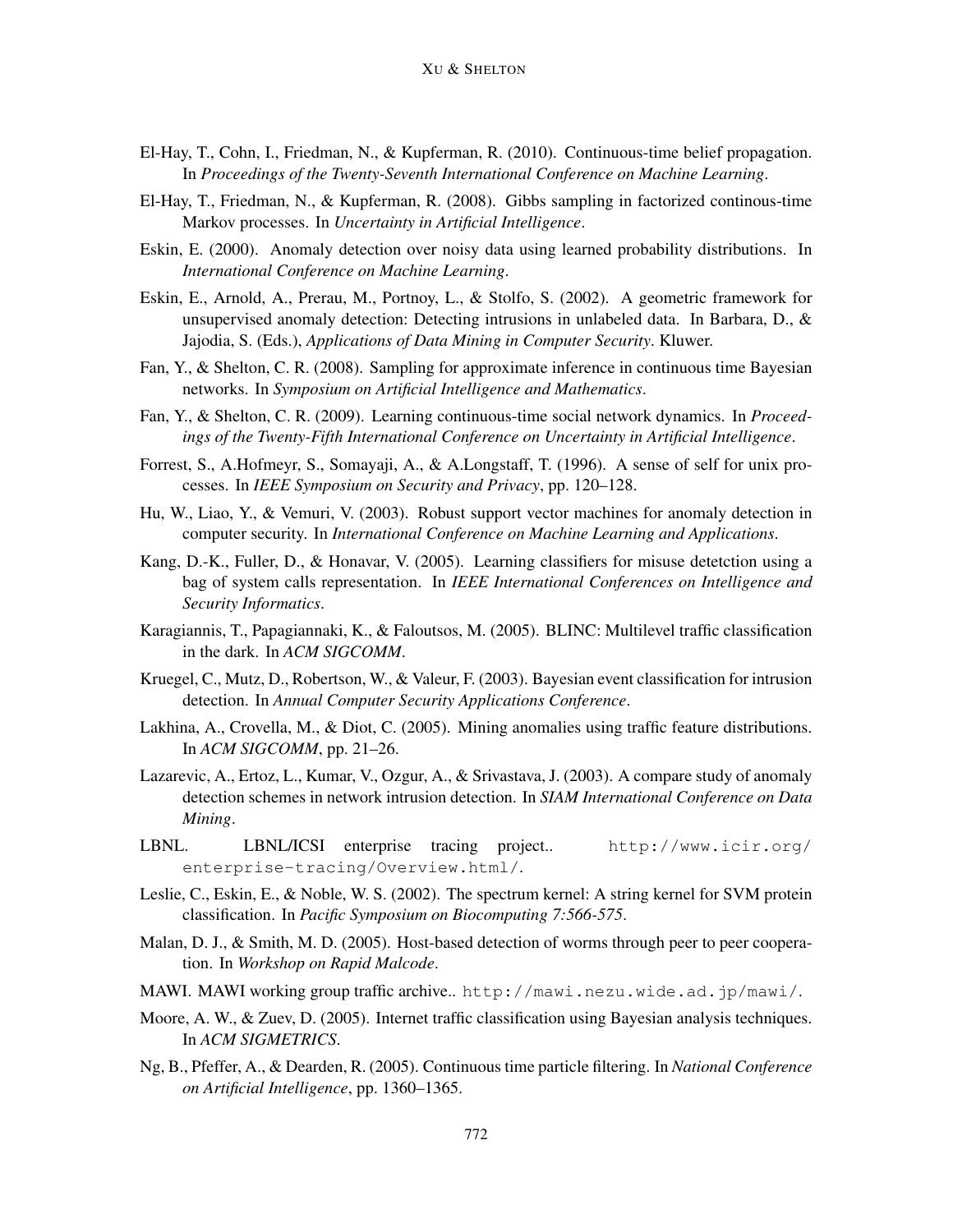- Nodelman, U., & Horvitz, E. (2003). Continuous time Bayesian networks for inferring users' presence and activities with extensions for modeling and evaluation. Tech. rep. MSR-TR-2003-97, Microsoft Research.
- Nodelman, U., Koller, D., & Shelton, C. R. (2005). Expectation propagation for continuous time Bayesian networks. In *Uncertainty in Artificial Intelligence*, pp. 431–440.
- Nodelman, U., Shelton, C. R., & Koller, D. (2002). Continuous time Bayesian networks. In *Uncertainty in Artificial Intelligence*, pp. 378–387.
- Nodelman, U., Shelton, C. R., & Koller, D. (2003). Learning continuous time Bayesian networks. In *Uncertainty in Artificial Intelligence*, pp. 451–458.
- Nodelman, U., Shelton, C. R., & Koller, D. (2005). Expectation maximization and complex duration distributions for continuous time Bayesian networks. In *Uncertainty in Artificial Intelligence*, pp. 421–430.
- Press, W. H., Teukolsky, S. A., Vetterling, W. T., & Flannery, B. P. (1992). *Numerical Recipes in C* (Second edition). Cambridge University Press.
- Qin, X., & Lee, W. (2004). Attack plan recognition and prediction using causal networks. In *Annual Computer Security Application Conference*, pp. 370–379.
- Rieck, K., & Laskov, P. (2007). Language models for detection of unknown attacks in network traffic. In *Journal in Computer Virology*.
- Saria, S., Nodelman, U., & Koller, D. (2007). Reasoning at the right time granularity. In *Uncertainty in Artificial Intelligence*.
- Simma, A., Goldszmidt, M., MacCormick, J., Barham, P., Black, R., Isaacs, R., & Mortier, R. (2008). CT-NOR: Representing and reasoning about events in continuous time. In *Uncertainty in Artificial Intelligence*.
- Soule, A., Salamatian, L., Taft, N., Emilion, R., & Papagiannali, K. (2004). Flow classification by histogram. In *ACM SIGMETRICS*.
- Soule, A., Salamatian, K., & Taft, N. (2005). Combining filtering and statistical methods for anomaly detection. In *Internet Measurement Conference*, pp. 331–344.
- Tandon, G., & Chan, P. K. (2005). Learning useful system call attributes for anomaly detection. In *The Florida Artificial Intelligence Research Society Conference, pp. 405-410*.
- Warrender, C., Forrest, S., & Pearlmutter, B. (1999). Detecting intrusions using system calls: Alternative data models. In *IEEE Symposium on Security and Privacy, IEEE Computer Society*.
- Xu, J., & Shelton, C. R. (2008). Continuous time Bayesian networks for host level network intrusion detection. In *European Conference on Machine Learning*.
- Xu, K., Zhang, Z.-L., & Bhattacharyya, S. (2005). Profiling internet backbone traffic: Behavior models and applications. In *ACM SIGCOMM*.
- Ye, N., Emran, S. M., Chen, Q., & Vilbert, S. (2002). Multivariate statistical analysis of audit trails for host-based intrusion detection. *IEEE Transactions of Computers*, *51*(7), 810–820.
- Yeung, D.-Y., & Chow, C. (2002). Parzen-window network intrusion detectors. In *International Conference on Pattern Recognition*.